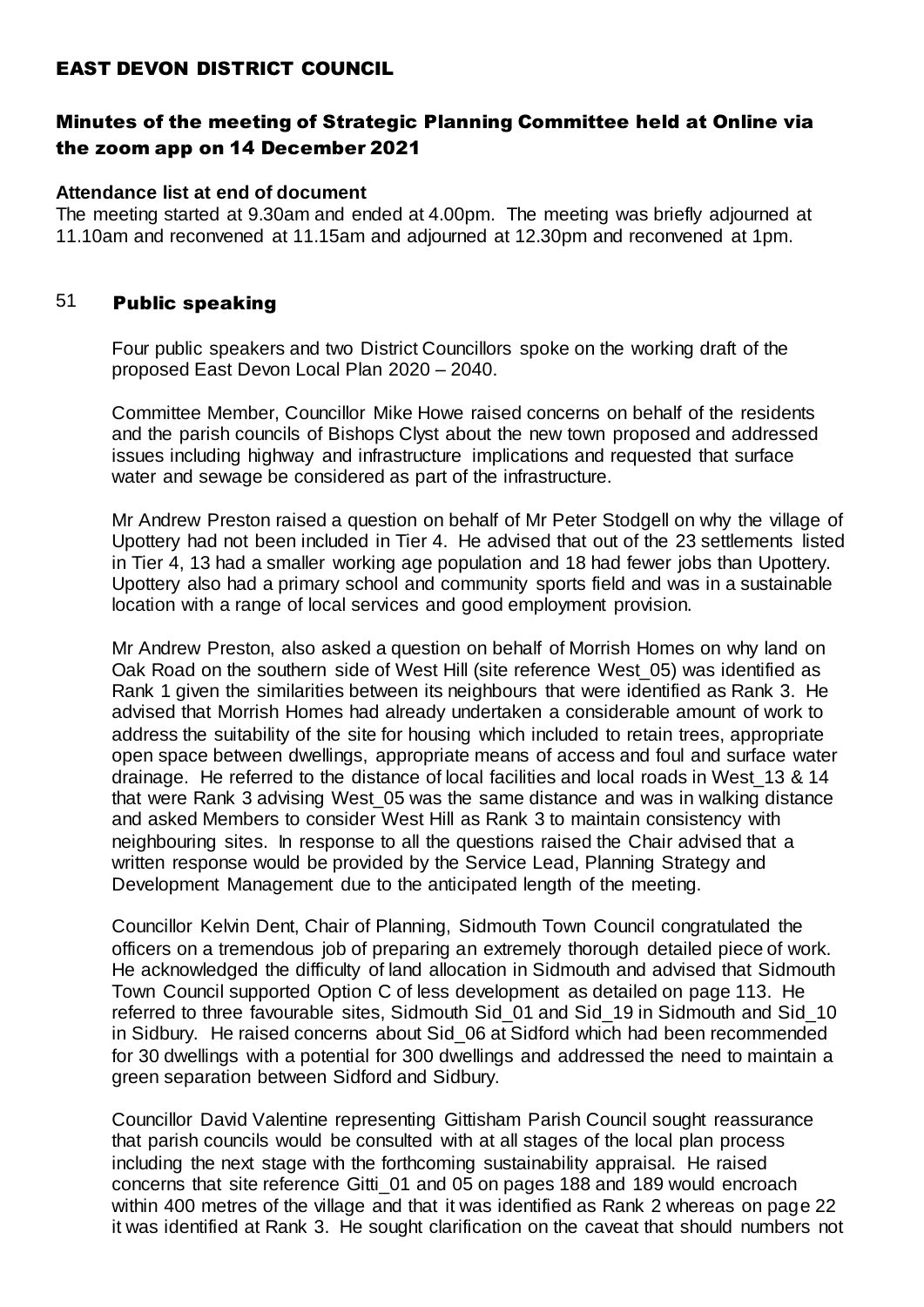be met other land may need to be brought forward and suggested a clear distinction be made between land north and south of the railway line and that land to the south should be given Rank 1.

In response to speakers the Chair advised that there would be no definitive allocations made at this meeting today and that the reason for viewing the working draft of the Local Plan was for openness and transparency to give towns and parish councils and their constituents' time to consider the document.

Councillor Alasdair Bruce raised concerns of established principles for future documents and advised, in his opinion, there were too many contradictory statements within the report and referred to Feniton's proposed expansion even though an inquiry in 2014 reported a lack of sustainability and rejected claims that it was suitable for new development and referred to the Acland Park development that had gone so badly wrong.

The following statement was read out on behalf of Mr Paul Smith, resident of Cranbrook:

I commend Council officers for the accomplished production of this first draught of the East Devon Local Plan, and welcome their transparency and candid acknowledgement that the draught is presented with a 'cautionary warning that it represents officers' preliminary assessment only', and sets out their preferred options for development sites across District, each subject to change.

East Devon's new Local Plan must confront the growing crisis presented by the shortage of supply and affordability of localised housing, particularly in relation to its existing indigenous populous who are predominantly the District's younger generation.

The challenge is heightened by an increasing migration to East Devon for retirement, 2nd homes, holiday lets, and a limited supply of private rental properties.

Further complexity will undoubtedly be added to this situation by additional housing demands precipitated by an influx of home seekers drawn to Exeter and surrounding areas by its vision to be the regional powerhouse in the South West and the most 'Attractive and Accessible City in England'.

Confronted with the complexity of issues I feel it pertinent to highlight to Committee the imminent completion in early 2022 of the HELAA Panel of experts report, which will provide a complete detailed assessment of each of the 359 ' Call for Sites' submitted for consideration of development across the District, and availability of Brownfield development sites. Access to comprehensive information which will enable Councillors with officer assistance to make totally informed judgements re Spatial Strategy, Settlement Hierarchy and Overarching strategy for distribution of development within District, over the next decade.

I would hesitate to suggest that the existing timetable for production of this complex draught plan is too rushed, and proposals for a series of Committee meetings in January 2022 to facilitate presentations by a limited number of developers and agents, before you have access to the HELAA report is somewhat premature.

Officers have indicated options for flexibility of time scales, and if appropriate I would commend you to consider amending schedule.

## 52 Minutes of the previous meeting

Members were happy to accept the minutes of the consultative Strategic Planning Committee meeting held on 9 November 2021.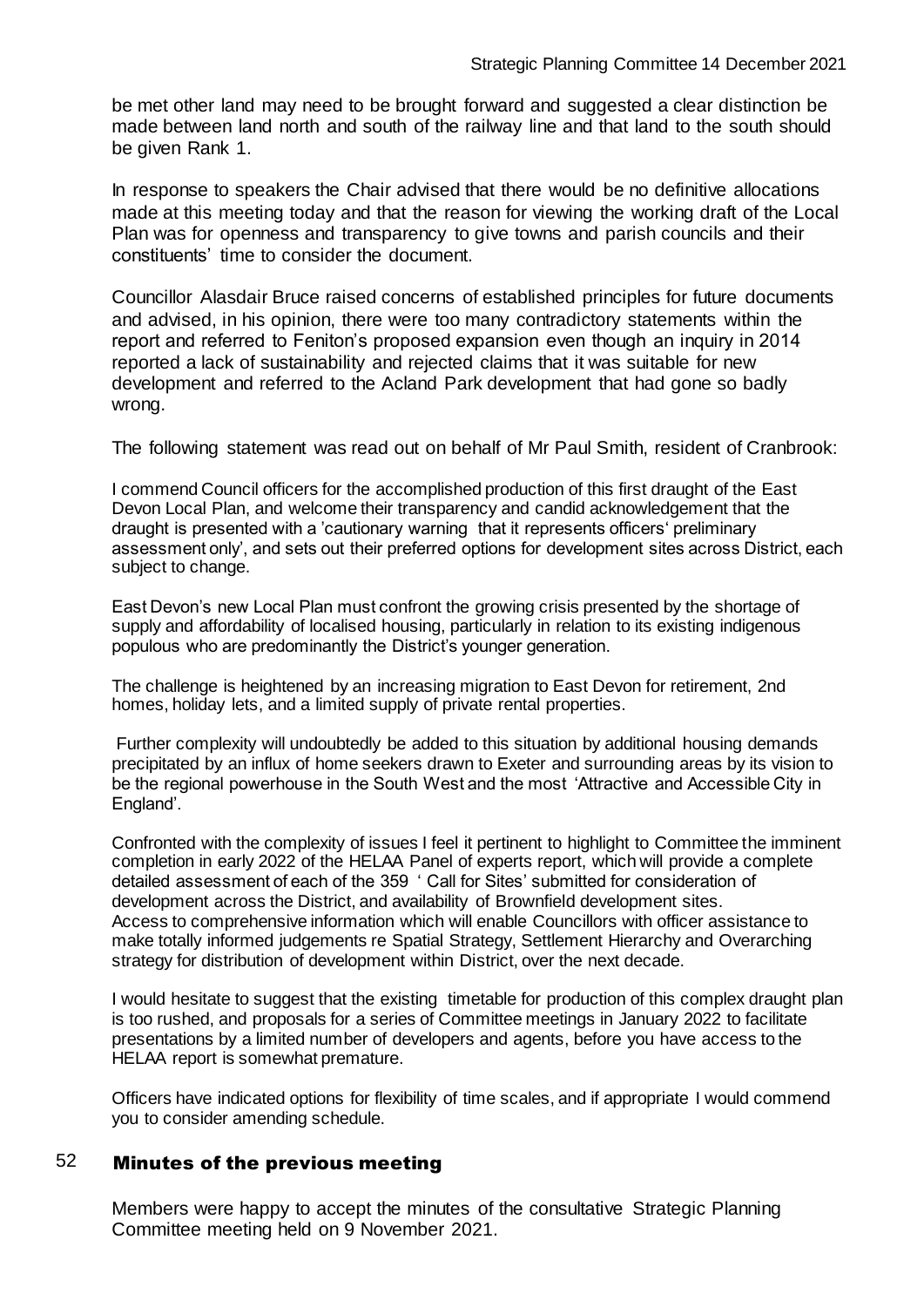#### 53 Declarations of interest

Minute 56. Infrastructure Funding Statement. Councillor Andrew Moulding, Personal, Trustee of Axminster skatepark and President of Cloakham Lawns Sports Centre.

Minute 56. Infrastructure Funding Statement. Councillor Dan Ledger, Personal, Seaton Town Councillor.

Minute 56. Infrastructure Funding Statement. Councillor Eleanor Rylance, Personal, Broadclyst Parish Councillor.

Minute 56. Infrastructure Funding Statement. Councillor Jake Bonetta, Personal, Honiton Town Councillor.

Minute 56. Infrastructure Funding Statement. Councillor Jess Bailey, Personal, Devon County Councillor.

Minute 56. Infrastructure Funding Statement. Councillor Kevin Blakey, Personal, Cranbrook Town Councillor.

Minute 56. Infrastructure Funding Statement. Councillor Mike Howe, Personal, Bishops Clyst Parish Councillor and owner of a convenience store in Clyst St Mary which is in my ward as a district councillor.

Minute 56. Infrastructure Funding Statement. Councillor Olly Davey, Personal, Exmouth Town Councillor.

Minute 56. Infrastructure Funding Statement. Councillor Paul Arnott, Personal, Colyton Parish Councillor.

Minute 56. Infrastructure Funding Statement. Councillor Paul Hayward, Personal, Employed as Clerk to All Saints and Chardstock Parish Councils and locum Deputy Clerk to Axminster Town Council.

Minute 56. Infrastructure Funding Statement. Councillor Philip Skinner, Personal, Received lobbying emails from developers and constituents and one from one of the public speakers.

Minute 57. Working draft of the proposed East Devon Local Plan 2020 - 2040. Councillor Andrew Moulding, Personal, Received letters from local residents.

Minute 57. Working draft of the proposed East Devon Local Plan 2020 - 2040. Councillor Ben Ingham, Personal, Received lobbying emails.

Minute 57. Working draft of the proposed East Devon Local Plan 2020 - 2040. Councillor Dan Ledger, Personal, Seaton Town Councillor and had received lobbying emails.

Minute 57. Working draft of the proposed East Devon Local Plan 2020 - 2040. Councillor Eleanor Rylance, Personal, Broadclyst Parish Councillor and received lobbying emails.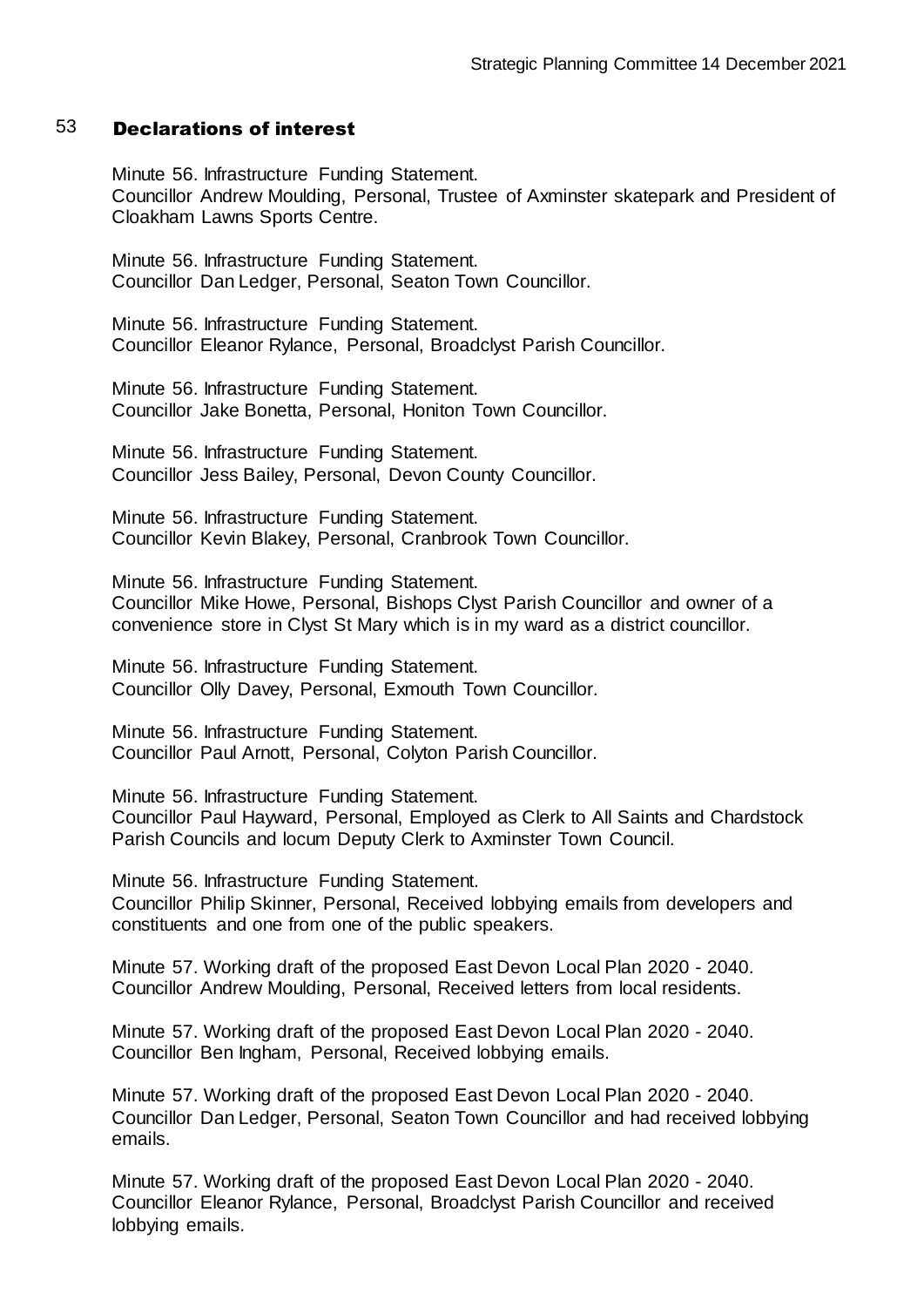Minute 57. Working draft of the proposed East Devon Local Plan 2020 - 2040. Councillor Geoff Pratt, Personal, Received lobby email from one of the public speakers on their views on the working draft Local Plan.

Minute 57. Working draft of the proposed East Devon Local Plan 2020 - 2040. Councillor Jake Bonetta, Personal, Honiton Town Councillor and received various lobbying emails including one from a public speaker and also from a developer from the south of Axminster.

Minute 57. Working draft of the proposed East Devon Local Plan 2020 - 2040. Councillor Jess Bailey, Personal, Devon County Councillor.

Minute 57. Working draft of the proposed East Devon Local Plan 2020 - 2040. Councillor Kevin Blakey, Personal, Cranbrook Town Councillor.

Minute 57. Working draft of the proposed East Devon Local Plan 2020 - 2040. Councillor Mike Howe, Personal, Bishops Clyst Parish Councillor and owner of a convenience store in Clyst St Mary which is in my ward as a district councillor.

Minute 57. Working draft of the proposed East Devon Local Plan 2020 - 2040. Councillor Olly Davey, Personal, Exmouth Town Councillor and have received a number of emails to do with specific villages, including one of the public speakers and also received an email regarding allocations and the suggestion that the village of Clyst St George and Ebford be considered as Tier 4.

Minute 57. Working draft of the proposed East Devon Local Plan 2020 - 2040. Councillor Paul Arnott, Personal, Colyton Parish Councillor and a resident of Colyton.

Minute 57. Working draft of the proposed East Devon Local Plan 2020 - 2040. Councillor Paul Hayward, Personal, Employed as Clerk to All Saints and Chardstock Parish Councils and locum Deputy Clerk to Axminster Town Council and lobbied and received representations and correspondence from members of the public.

Minute 57. Working draft of the proposed East Devon Local Plan 2020 - 2040. Councillor Philip Skinner, Personal, Owns a piece of land in Talaton that is in the GESP process; Known to FWS Carter & Sons that has a large application within the boundaries of the Local Plan and received lobbying emails from developers and constituents and one from one of the public speakers.

## 54 Matters of urgency

There were no matters of urgency.

# 55 Confidential/exempt item(s)

There were no confidential /exempt items

## 56 Infrastructure Funding Statement

Members considered the Service Lead – Planning Strategy and Development Management's report summarising the outcome of the Infrastructure Funding Statement relating to Community Infrastructure Levy income and expenditure from 2021/21.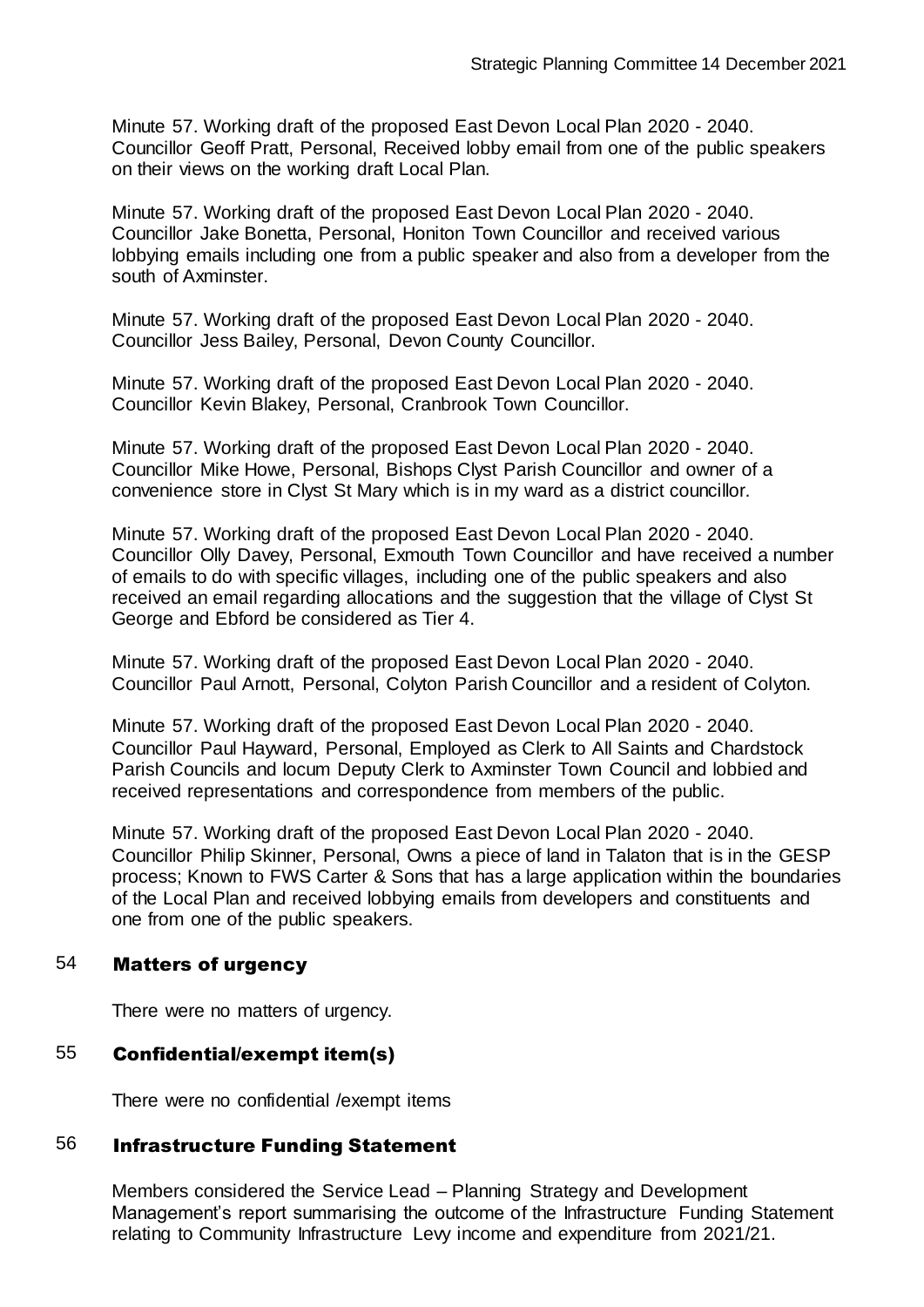The Strategic Planning Committee noted the contents of the report and the requirement to provide an 'Annual Infrastructure Funding Statement' by 31 December 2021.

## **RECOMMENDATION:**

**Of approval for the publication and submission to government by 31 December 2021 of the 2020/21 'Annual Infrastructure Funding Statement' based on the information detailed in the report.**

# 57 Working draft of the proposed East Devon Local Plan 2020 - 2040

The Service Lead – Planning Strategy and Development Management gave a short presentation to the Committee that introduced key issues to the initial proposed strategy and policies which had been developed in response to the vision and priorities of the Council Plan and outlined three priorities:

Better homes and communities for all

- A strategy to deliver the right homes in the right places
- Delivery of a range of dwellings of dwelling sizes, types and tenures
- Delivery of more affordable housing
- Deliver of housing for older people and those in need of accessible and adaptable homes
- The requirement of self and custom build housing plots on developments of 20 homes or more
- The implement of the nationally prescribed spaces standards to deliver better quality homes
- To make provision for the needs of gypsies and travellers and travelling show people
- The requirement of new developments to have access to superfast broadband
- Conservation and enhancement of our built heritage

## A Greener East Devon

- To deliver net zero carbon development
- To maximise opportunities to deliver renewable energy, district heat networks, zero carbon energy and energy storage facilities
- To address the impact of embodied carbon from construction
- To avoid developing land required for flood management
- To incorporate sustainable drainage systems
- To actively manage the impacts of coastal change in land use terms
- Robust policies to protect important landscape features including AONBs, Coastal Preservation Areas, green wedges and land of local amenity importance
- To protect and enhance bio-diversity including 20% net gain

#### A resilient economy

- To locate employment development to improve settlement self-containment
- To support the role and functions of the enterprise zone
- The retention and reuse of existing employment land and buildings
- To support urban regeneration schemes
- To support farm diversification
- To improve access to employment and raise skills levels through employment and skills **statements**
- To promote town centres as cultural, leisure, retail and community hubs
- To promote sustainable tourism
- To protect local shops and community facilities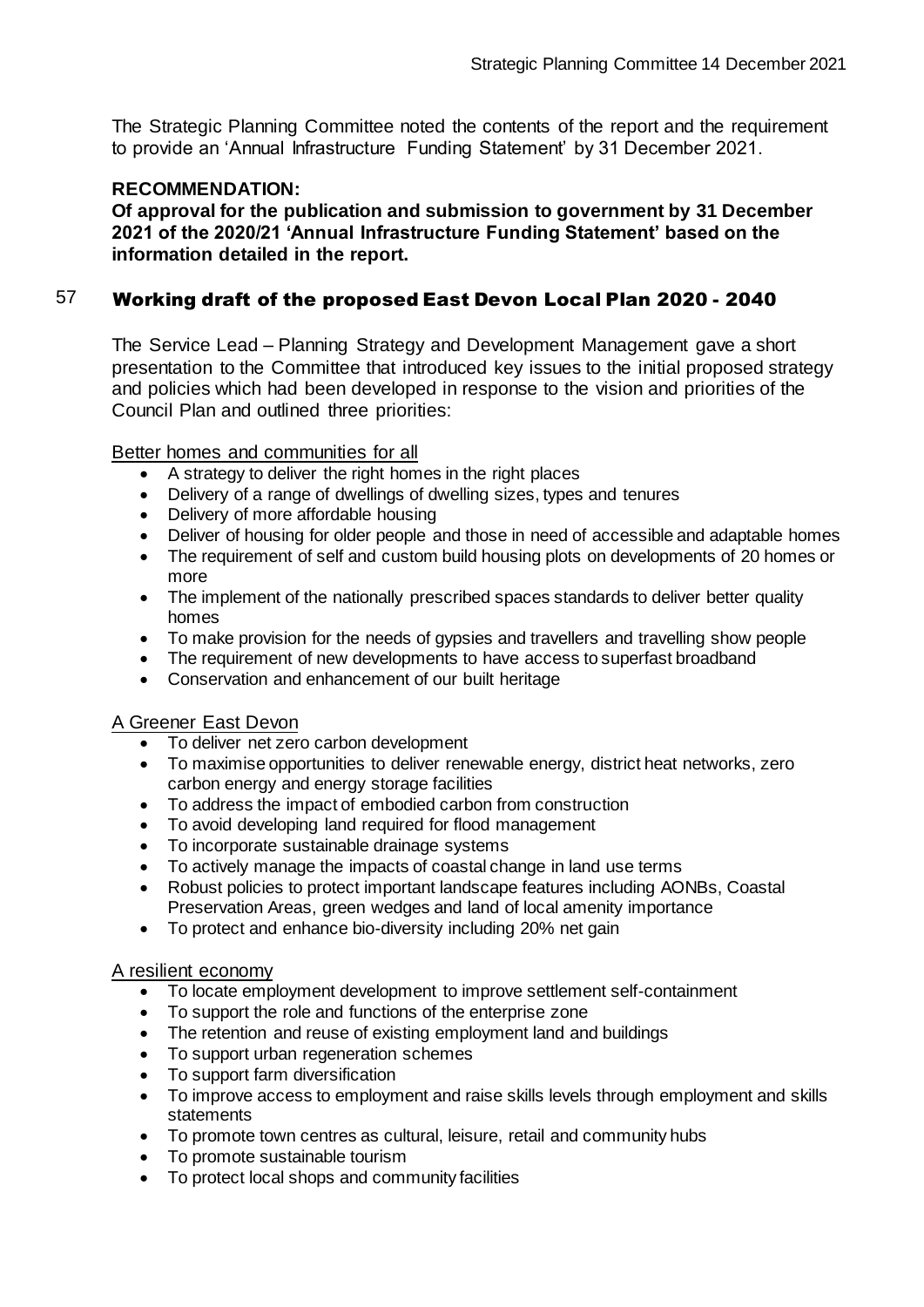The Service Lead – Planning Strategy and Development Management addressed the spatial strategy which had been arrived at through an assessment of the available and suitable sites. Officers favoured a proposal for a further new community in the west of the district with the opportunity of delivering high quality zero carbon development, to deliver sustainable growth that protects the AONBs and other designated natural and built heritage of the district from significant harm.

The Service Lead – Planning Strategy and Development Management asked Members to consider whether to accept sites that had scored low in assessments if they were to achieve the objectives of the Council Plan such as better self-containment within a settlement and drew Members attention to the shortfall of approximately 900 homes that had not been identified with a suitable site and asked Members to consider other options for meeting the housing shortfall.

The Chair advised the Committee that the order of the meeting would be to go through the working draft chapter by chapter and asked Members to start at Chapter 8 – tackling the climate emergency in order that the main policies could be considered before looking at the allocations.

The Chair welcomed questions from Members on the presentation:

 Clarification sought on the shortfall of 900 homes and whether all the land that was put forward through the HELAA process had been considered. In response the Service Lead – Planning Strategy and Development Management advised that all the land that had been put forward through the 2017 HELAA process and through this year's call for sites had been considered and there was insufficient land to accommodate the 900 homes shortfall.

Councillor Paul Arnott sought clarification on the declaration made by Councillor Philip Skinner on the land he had put forward in the HELAA process and highlighted a possible pecuniary interest. In response the Planning Barrister quoted the Constitution and advised that any disclosable pecuniary interest was a registered interest and that it should be declared at the meeting and unless a dispensation was sought from the Monitoring Officer or Standards Committee that person should withdraw from the meeting when those matters were being considered. Councillor Skinner advised he would seek advice from the Monitoring Officer and left the meeting.

- There is a need to be clear for everyone in East Devon about what the council's priorities are and the hierarchy about how these will be considered.
- Suggestion to start at Chapter 2 highlighting the importance of the need for a precise and holistic economic evaluation carried out to major developments and a debate on an inclusive growth policy.
- In response to site numbers and whether land put forward could potentially, in the future, be withdrawn. It was advised it was a 20 year plan and at this stage it was important to understand landowners' intentions and timescales.
- Concerns raised about having the right development in the right places to help tackle the climate emergency and to promote sustainable development which the plan does not address regarding villages.
- Clarification sought on the 900 homes shortfall and the need to subdivide existing sites to enable the increase in density within existing settlements. In response it was advised that the total number of sites had taken into account windfall sites including large gardens.
- In response to whether the maps included every HELAA site it was advised the maps only detailed the officers preferred options following a score process.
- Clarification sought on the process for landowners and whether they had been contacted. In response it was advised an initial assessment had been completed on all the sites and there had not been ongoing discussions as Committee Members had agreed they did not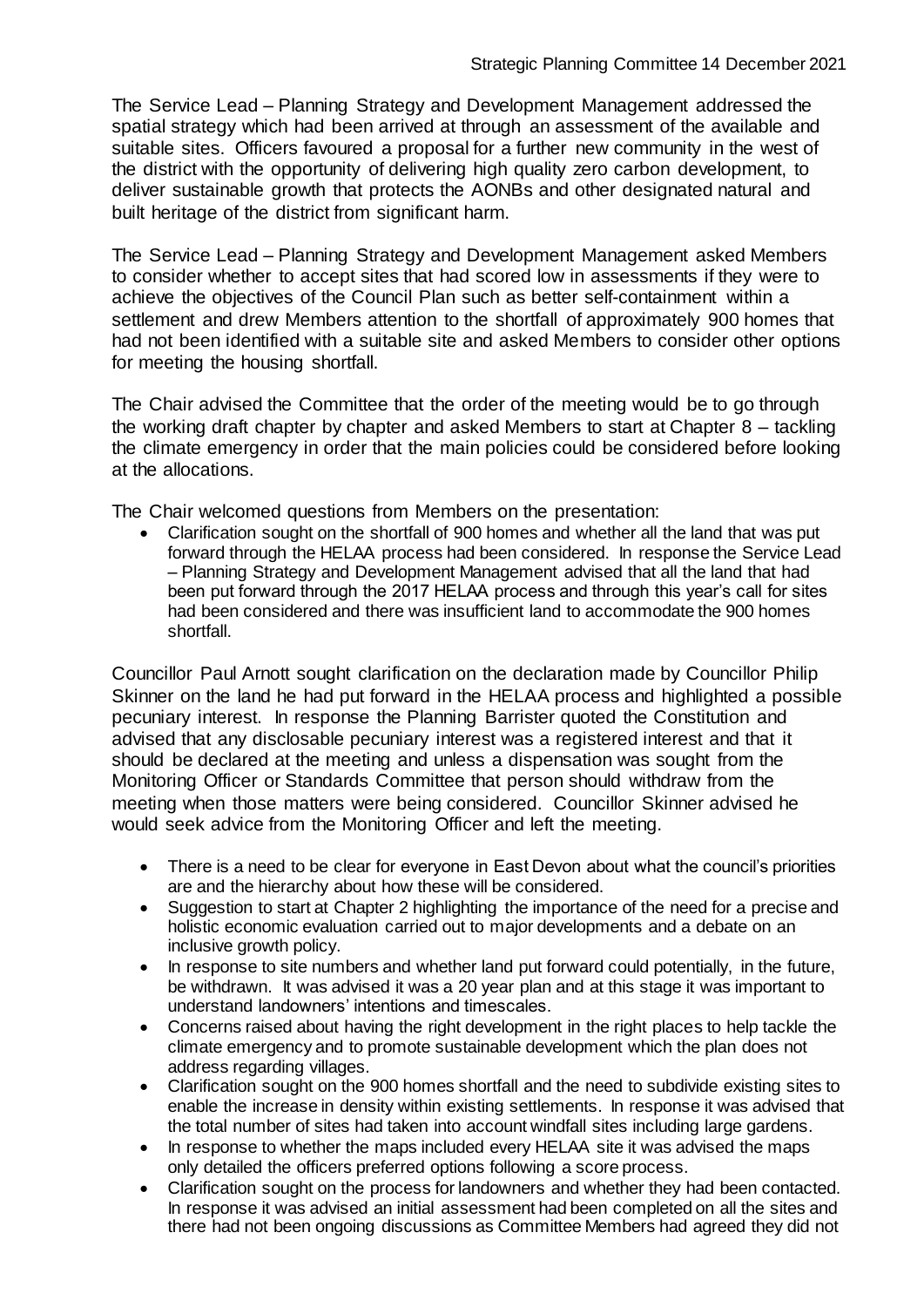want this. On 25 and 26 January there would be an opportunity for landowners/agents to present their sites to Members.

• Clarification sought on what buildings codes apply to first homes. In response it was advised that the nationally prescribed spaces standards would be proposed through the plan.

The Chair welcomed views/comments on the following chapters about whether Committee Members were happy with the proposed policies and advised there would be a series of straw polls to determine this.

#### Chapter 8 – Tackling the climate emergency and responding to climate change on page 181

25. Strategic Policy – Climate Emergency

- Concerns raised about the houses that there exclusively electric and in the event of a power cut would be without heat or any alternative. The Service Lead – Planning Strategy and Development Management advised it would help by making the heating network sufficiently robust and homes having solar panels and energy supply systems.
- Clarification sought on the vulnerable electricity sub stations in East Devon and whether there are plans in place. In response the Service Lead – Planning Strategy and Development Management advised meetings were in process with the main infrastructure providers with Western Power confirmed for the end of January 2022.

#### **Members advised that they supported officers preferred option that: This proposed overarching strategic policy will bring together the threads of the following policies in the chapter. It will require that developments support East Devon becoming carbon neutral by 2040, through:**

- **1. Delivering net-zero development;**
- **2. Maximising opportunities for delivery of renewable energy, district heat networks, zero-carbon energy and energy storage facilities; and**
- **3. Calculating the impact of embodied carbon and retaining existing buildings where possible.**

26. Net-Zero Carbon Development

- Suggestion to include design of settlements so that future homes can be built to a high standard of installation and to minimise car usage. In response the Service Lead – Planning Strategy and Development Management advised that it was the council's aspiration to make settlements zero carbon but raised concerns about achieving this through the planning process alone;
- The need to look at central car parking areas;
- The word 'future-proofed' is too vague and can lead to individual interpretation;
- Concerns raised that net-zero carbon development policy does not apply to extensions or modifications on houses;
- The need for charging facilities next to homes especially for people with mobility issues;
- The need to maximise ways to maximise walking, cycling and public transport to help reduce carbon emissions;
- The need to future-proof commercial development;
- Suggestion to include the policy statement the expectation that the energy hierarchy will be a material consideration in terms of planning applications;
- Suggestion to amend wording 'rising temperatures' with 'changing temperatures' to accommodate what will happen in the next 15 years;

**Members advised that they support officers preferred option that:**

**Proposed policy will require that all new residential and commercial development will deliver net-zero emissions. Developers would be required to submit a 'carbon**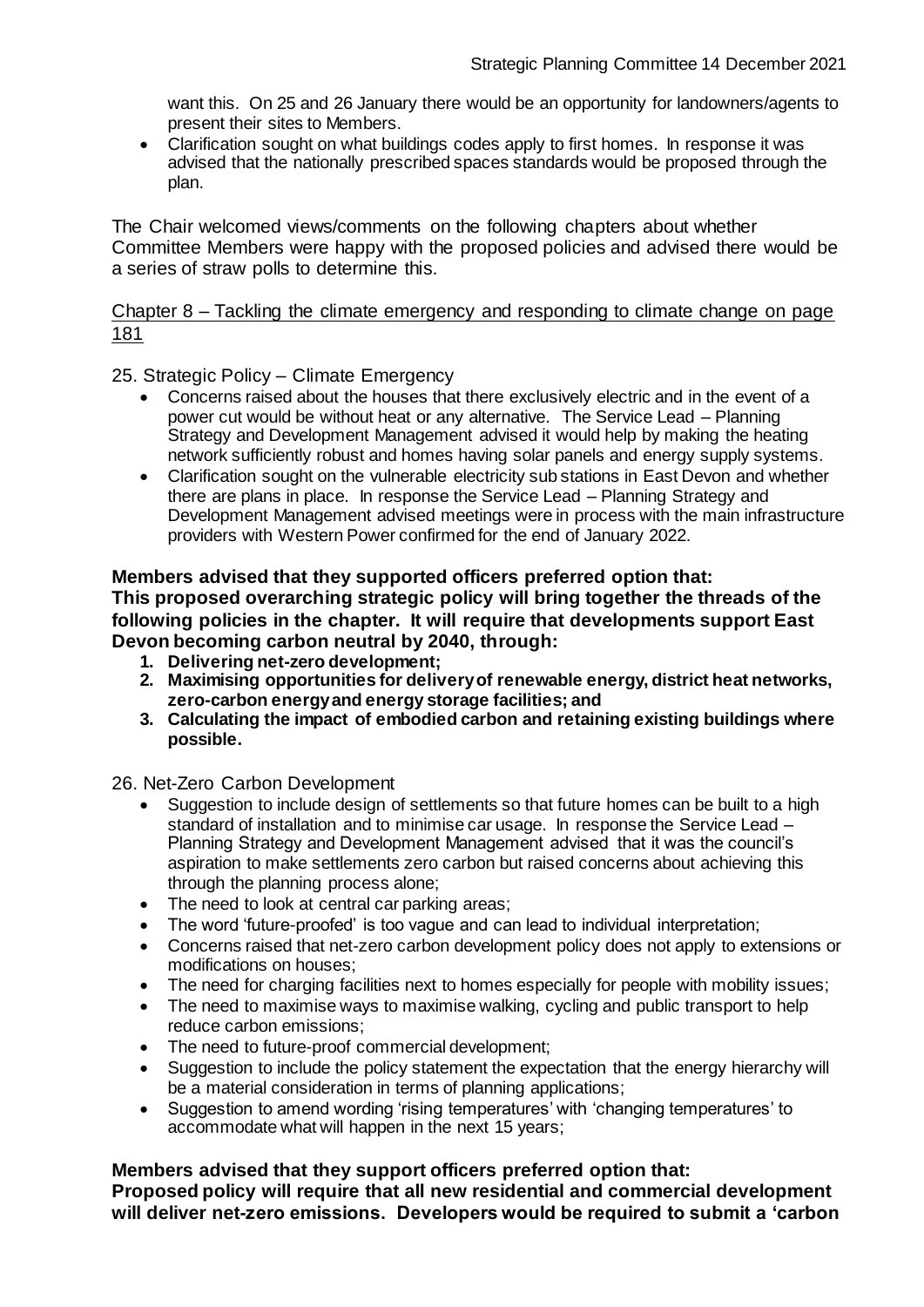**statement' to demonstrate how this will be achieved, in accordance with the energy hierarchy.**

**In addition, homes will be required to be future-proofed to avoid temperature discomfort as a result of rising temperatures.**

**There will also be a requirement to maximise opportunities for renewable energy, and ensure that in-use energy performance is as close as possible to design intent.**

**Finally, there will be a requirement for major development to calculate the whole life-cycle carbon emissions, through a nationally recognised Whole Life Cycle Carbon Assessment.**

27. Strategic Policy – Promoting renewables and zero carbon energy

- Concerns raised about whether people can afford to promote renewables and zero carbon energy and should Central Government be providing better support to both businesses and individuals;
- Concerns raised about the renewable schemes and the lack of reference to anaerobic digesters and the smells and the traffic they generate;
- Fully support anaerobic digesters for small scale farms as zero carbon can be reached but on large scale farms these need to be pulled by tractor and trailer for many miles causing problems with traffic and smells and cannot be seen as zero carbon;
- Would like to see less solar farms in the open countryside;
- Too carte blanche and does not exclude large scale industrial development such as large scale solar farms and AD plants;
- Suggestion to require developments in renewable energy to produce a carbon statement;
- Suggestion for the need for a more qualified support for renewables that takes account of their impacts.

The Service Lead – Planning Strategy and Development Management acknowledged the concerns raised and reminded Members that the council was in a climate change emergency and there was a need to accept that difficult decisions were going to have to be made. He advised if Members wished he could look at more of a criteria based policy regarding to landscape protection. He also acknowledged concerns raised on anaerobic digesters and highlighted this was also referenced in Policy 50 Farm Diversification.

## **Members advised that they support officers preferred option that: This policy will support the development of zero carbon and renewable energy schemes within the district. It will also encourage the use of community-led schemes and promote their use within Neighbourhood Plans.**

**It will only support development of non-renewable forms of energy generation where it can be demonstrated that there are clear and compelling circumstances that generates the need for the proposal and that all reasonable opportunities for using renewables have been exhausted.**

28. Strategic Policy – Suitable areas for solar energy developments and

- 29. Strategic Policy Suitable areas for wind energy developments
	- Clarification sought on the figures for biodiversity net gain; it was advised 20% net gain;
	- Concerns raised that a lot of the Clyst Valley Regional Park had solar panels proposed;
	- Solar panels should not be considered in restricted areas for improvement of wildlife and green open countryside;
	- There is a growing trend for small homeowner wind energy and this is not mentioned in the Local Plan;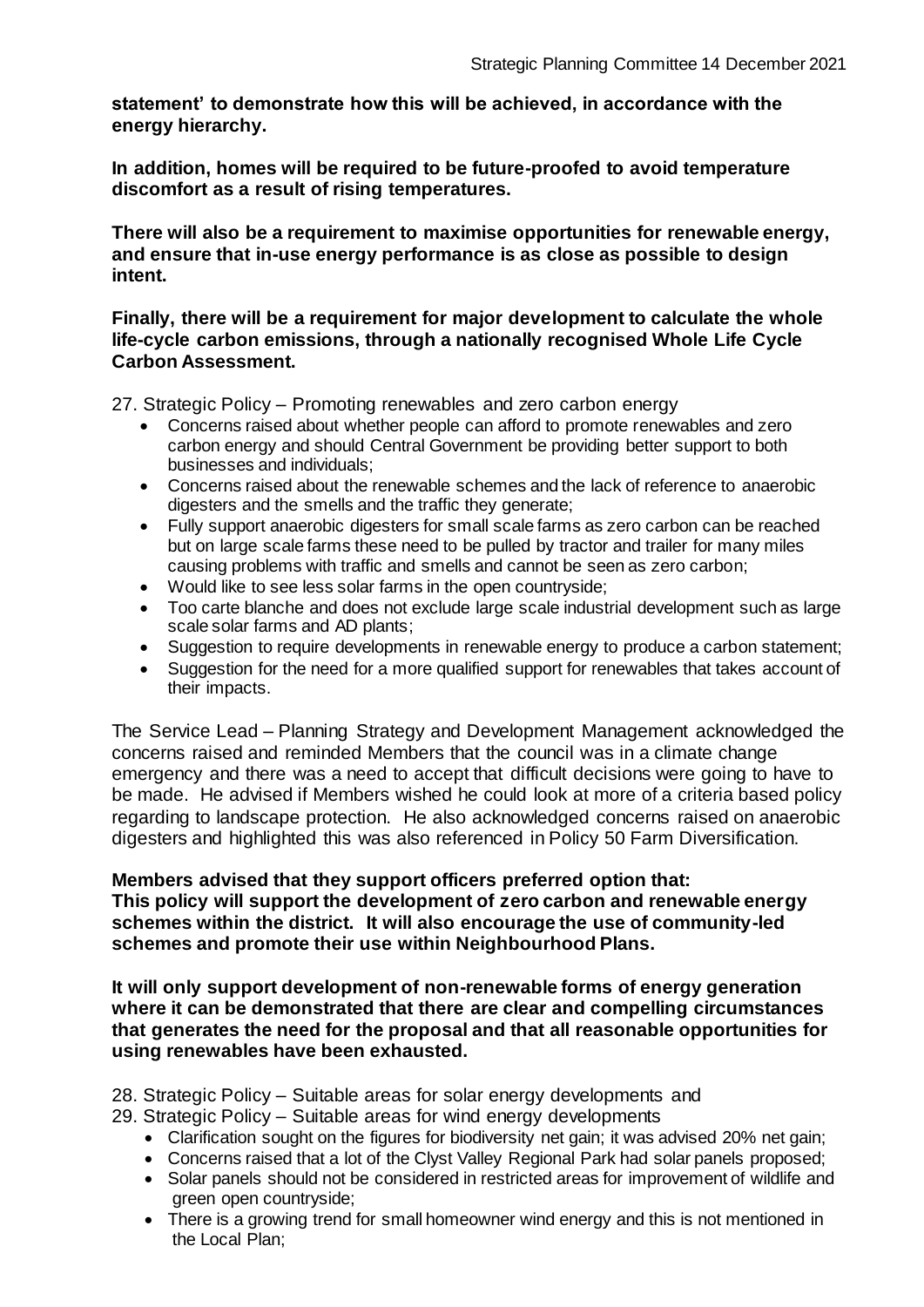- A suggestion for restraints on solar development wherever possible;
- Suggestion to include in Policy 29 the wording 'good agricultural land'.
- In terms of sites support needs to be given to the renewable energy industries as there is more demand;

28. Strategic Policy – Suitable areas for solar energy developments

**Members advised that they support officers preferred option that: Policy will set out areas within the district where solar photovoltaic development would be supported, subject to their being no unacceptable impact on amenity, landscape, heritage and biodiversity.**

**Proposals will also be expected to demonstrate biodiversity net-gain.**

29. Strategic Policy – Suitable areas for wind energy developments

**Members advised that they support officers preferred option that: Policy will set out areas within the district where wind energy will in principle be supported, subject to their being no unacceptable impact on amenity, landscape, heritage and biodiversity.**

30. Strategic Policy – Energy Storage

- Clarification about whether the policy would be in conjunction with the general policy of storing photovoltaic energy. In response it was advised that it was the storage of any renewable energy;
- In support but needs to be in tandem with national grid storing electricity;
- The need to be mindful of the aesthetics of energy storage as well as the location;
- How green are the batteries?
- Large energy storage plants generate a lot of noise;

**Members advised that they support officers preferred option that: This policy will set out that proposals for renewable and zero carbon energy storage systems will be supported in principle. A certain number of criteria will need to be met with respect to mitigating landscape impacts, not having an unacceptable impact on heritage or Natura 2000 sites and not emitting**

31. Strategic Policy – Heat Networks

- In support of this policy as it reassures Members;
- Concerns whether the existing heat network would have capacity to supply the extra homes. The Service Lead – Planning Strategy and Development Management acknowledged there was an increase in demand on the heat network from Cranbrook and they were looking at options for putting in extensions to the energy centre.
- It was suggested that 1km was ambitious and a sensible distance was 2km 2.5km particularly when looking at the west end of Cranbrook; The Service Lead – Planning Strategy and Development Management clarified it was 1km from the network not the energy centre.

# **Members advised that they support officers preferred option that:**

**This policy will require that where development is proposed within 1km of an existing heat network, connection will be required for major development, in addition, where no new heat network currently exists, a new heat network should be deployed for proposals above 1,200 homes or 10ha of commercial floorspace.**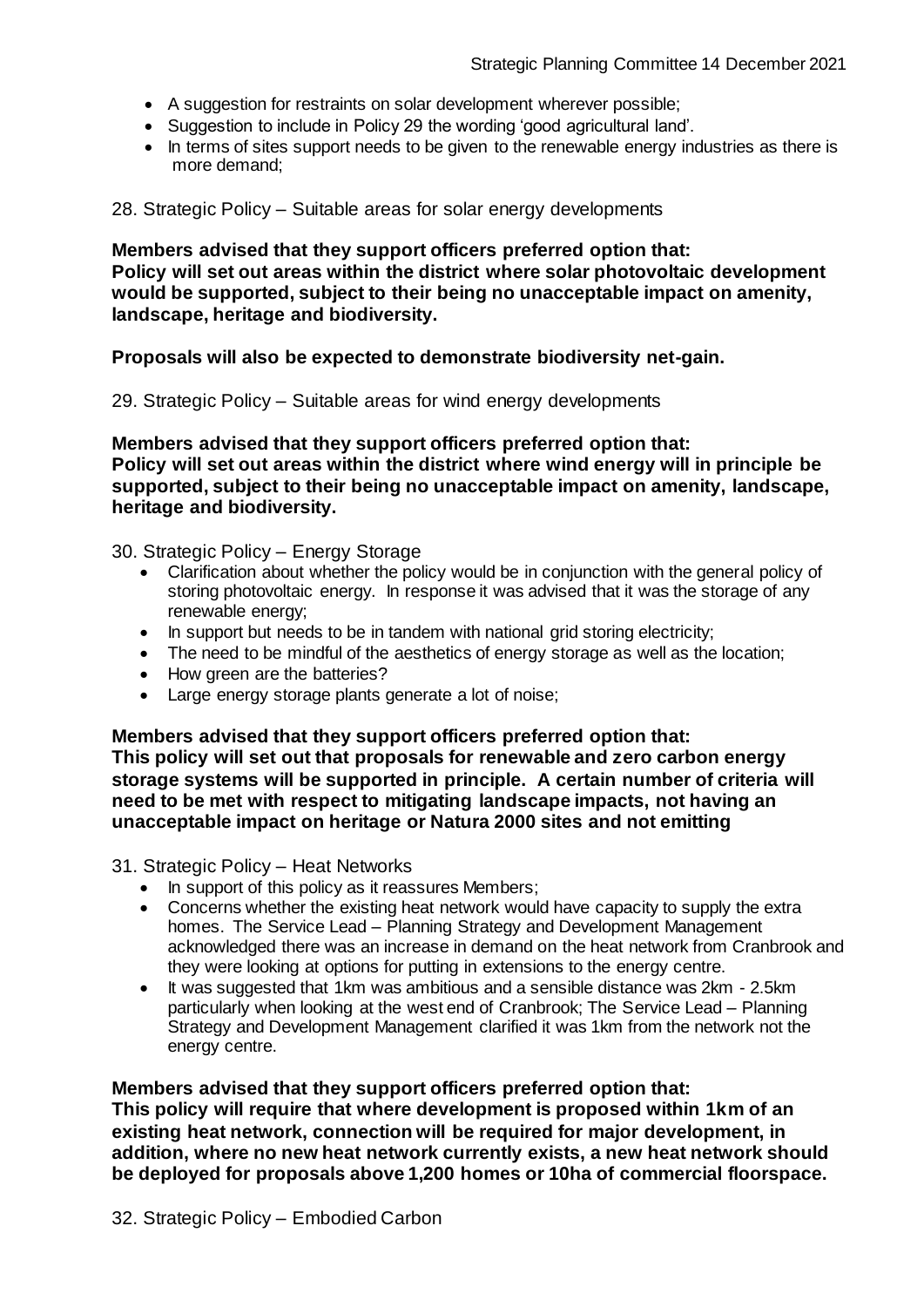**Members advised that they support officers preferred option that:**

**This policy will require developers to retain existing buildings, or at least their foundations unless it can be demonstrated that refurbishment is either unviable or impractical. Replacement of existing habitable buildings will only be supported in exceptional circumstances and will need to demonstrate that the full lifecycle carbon emissions will be net zero.**

33. Strategic Policy – Flooding

**Members advised that they support officers preferred option that: The policy will require development proposals to:**

- **Meet the sequential and exception tests as set out in the NPPF;**
- **Avoid land required for flood management, including natural floodplains;**
- **Be safe over its lifetime, taking into account the increased risk of flooding due to climate change and without increasing flood risk elsewhere;**
- **Ensure that any flooding measures respond to the specific requirements of the site and respect the character and biodiversity of the area;**
- **Preferably reduce or at least not exceed existing run-off rates;**
- **Manage site surface water run-off as close to the source as possible.**

34. Policy – Coastal change management areas (CCMAs)

**Members advised that they support officers preferred option that:**

**Applications for development within the CCMA would need to demonstrate that it would not result in an increased risk to life or any property. The evidence for this would be provided in a coastal change vulnerability assessment, which would be proportionate to the scale and nature of the development. The policy will also set out which uses will be acceptable within a CCMA – these are likely to be grouped according to the level of risk. For example, land likely to be affected within 20 years would only be suitable for temporary uses like car parks or beach huts, but land that was unlikely to be affected for more than 50 years would support a greater range of uses. There is guidance on this in the national planning guidance.**

35. Policy – Relocation of uses affected by coastal change

**Members advised that they support officers preferred option that: This proposed policy will enable the relocation of permanent homes, businesses or community facilities to areas where permission would not otherwise be granted, if there is a risk that they could be affected by coastal change within 20 years of the date of the application.**

36. Strategic Policy – Development affecting coasting erosion

**Members advised that they support officers preferred option that: The proposed policy will set out that schemes that support sustainable coastal change management will be supported where compatible with coastal policy (as expressed in the SMP or a strategy such as a beach management plan). The impact of any scheme on the integrity of the World Heritage Site must be fully considered and if there is a conflict both the interests of protecting coastal communities and allowing erosion to continue will be recognised and impacts mitigated where possible. Schemes that are incompatible with coastal policy are unlikely to be supported.**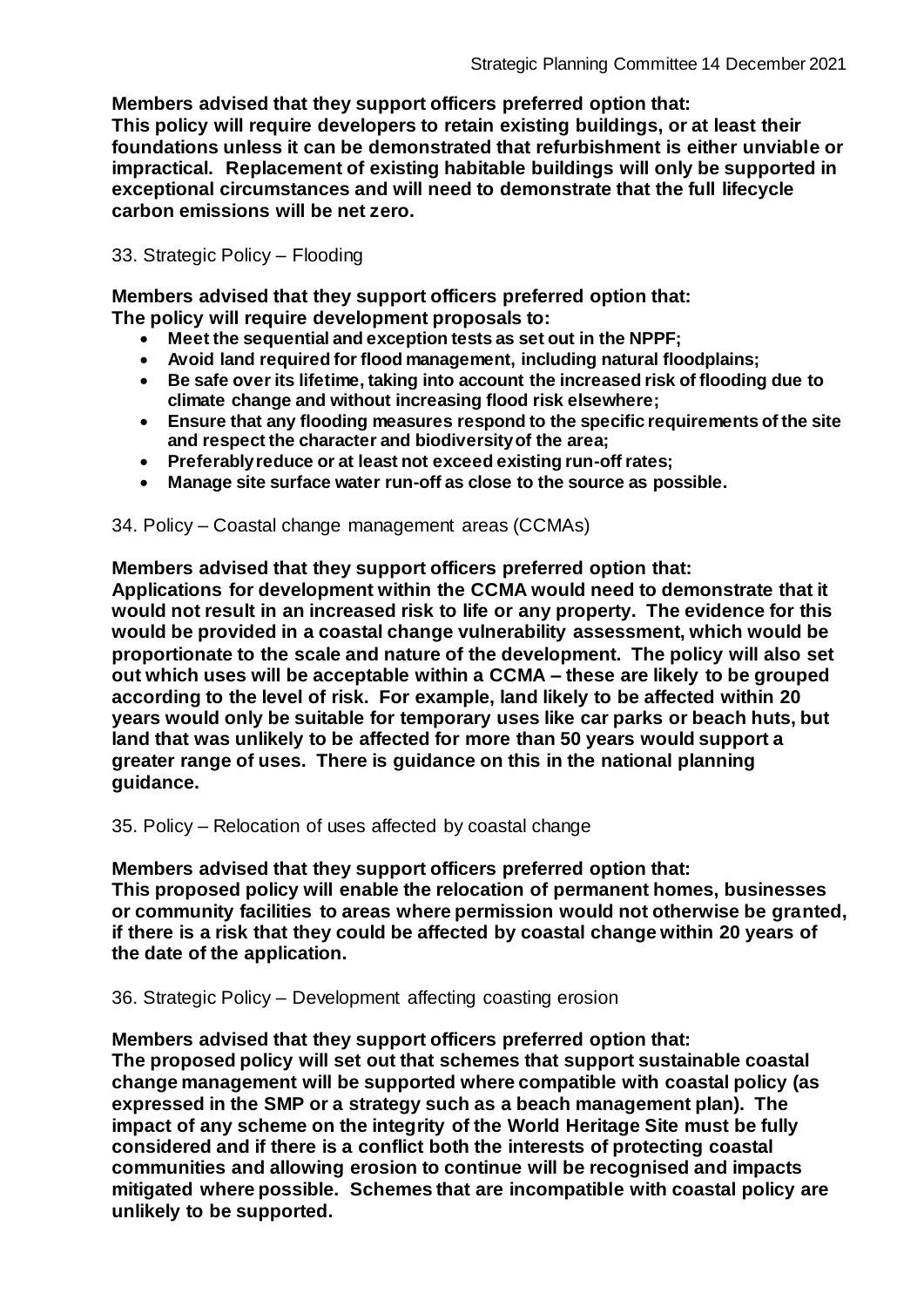## Chapter 9 – Meeting housing needs for all

- 37. Policy Affordable Housing
	- Concerns raised that only 25% of affordable homes delivered through planning obligations are to be first homes as the South West has very high house prices and very low wages.
	- This first homes policy is really going to limit the potential for other forms of social housing especially for those who are struggling on the housing waiting list;
	- Reference was made on a dictate on first homes that all councils should follow and reassurance was sought that this council investigates setting a deeper maximum discount of either 40% or 50% and impose lower price caps on market value properties; In response the Service Lead – Planning Strategy and Development Management advised there can be flexibility in terms of the percentage discount but highlighted that this would come at an additional cost for the developer which would impact on the viability in terms of our ability to secure infrastructure or other forms of affordable housing such as social housing;
	- Depressing to see the word 'social housing' removed from this policy. There are 4,500 people waiting on the council house waiting list who cannot find anywhere that is affordable to live in. A suggestion was made to reintroduce the word 'social housing';
	- Concerns raised about the imbalance in our local economy, 43% of retirees live in Sidmouth and 45% in Seaton. East Devon cannot have a population of an ever growing percentage of the higher age groups;
	- There is a need to look at social housing;
	- The only area that has achieved a high level of affordable housing is Cranbrook which has skewed the population;
	- There should be at least 25% of affordable housing provided in any major development and quarter of that should be for first homes;
	- Developers do not want to provide affordable housing;
	- There is a need to ensure developers provide a percentage but not 40% as this will not be delivered;
	- Planning rules have changed a lot over the years;
	- Suggestion to change the word 'seeking' to 'minimum of';
	- The need for attainable homes that people can realistically afford;

The Service Lead – Planning Strategy and Development Management acknowledged Members comments and concerns and advised that a lot more work needs to be done on this policy and sought Members views on Councillor Paul Millar's request about pursuing a higher level of discount or to stick to the 30% discount to try and skew more social housing

The Chair requested a straw poll on Councillor Millar's request.

## **Members voted to stick to the 30% discount to try and secure more social housing**

**Members advised that they support officers preferred option that: This proposed policy will need to address the following issues: Affordable housing required from Use Class C3 residential developments in East** 

**Devon, achieved by negotiation, through:**

- **Expectation of on-site delivery, unless exempted by Government policy or guidance, or where off-site provision of equivalent value is justified by circumstances e.g. no registered provider is willing to manage the affordable units. Exceptional circumstances where a financial contribution to be accepted in lieu of on-site delivery provision;**
- **Specifying site size threshold(s), differentiating between towns and rural areas and stating where commuted sum is required;**
- **Specifying circumstances where affordable housing provision will be sought;**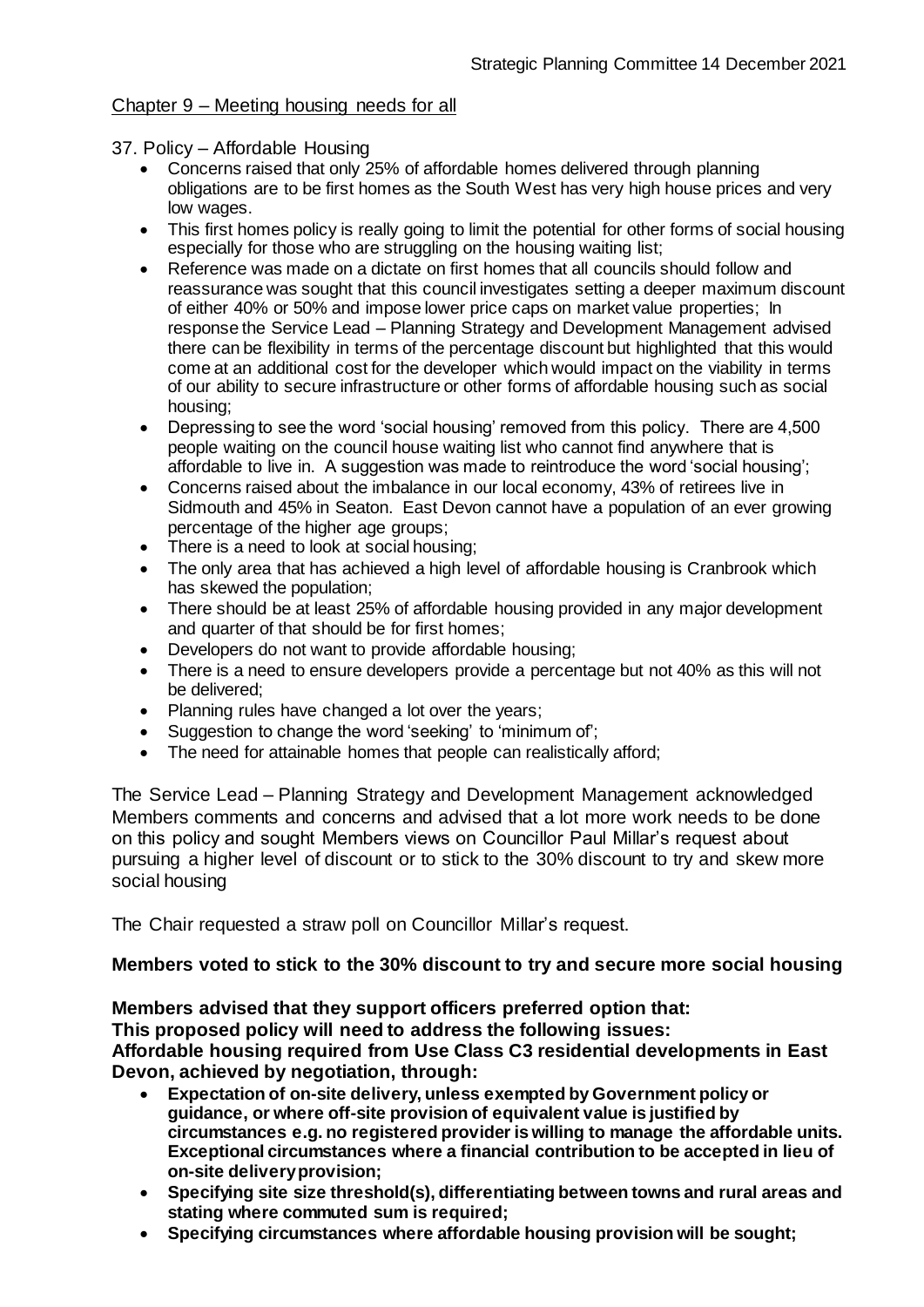- **Specifying percentage(s) of on-site affordable housing provision the Council will seek;**
- **Seeking at least 10% of the total number of proposed homes on major housing development to be available for affordable home ownership;**
- **Seeking at least 25% of affordable homes delivered through planning obligations to be first homes (discounted market tenure);**
- **20% of Build to Rent Scheme to be affordable private rent homes provided on site at 20% discount, subject to negotiations and viability. All the homes on the scheme to be managed collectively by a single build to rent landlord;**
- **Where proposal does not meet the targets, requirements for independent financial viability assessment to demonstrate why provision is not viable, or evidence why provision is not appropriate;**
- **Overage clause in respect of future profits and affordable housing provision where levels of affordable housing fall below policy targets;**
- **Arrangements to ensure affordable housing remains affordable, or clawback on long term, phased schemes if affordable housing is converted to another tenure;**
- **Consideration of land gifted to the Council in lieu of affordable housing provision (subject to site threshold, equivalence provision, location, infrastructure availability);**
- **Support for community led housing/CLT/Cooperative proposals subject to criteria;**
- **Use of different local connection tests for sites inside and outside settlements;**
- **Use of parish groupings to assess affordable housing needs in rural areas;**
- **Precluding artificial or contrived site subdivision and fragmentation that would circumvent requirement for affordable housing contribution;**
- **Tenure blind and integrated development;**
- **Commitment to producing a Supplementary Planning Document to set out details about how this policy will be implemented.**

38. Policy – Housing to meet the needs of older people

- The analysis clearly shows 70% of the population growth is people over the age of 65 and suitable houses are needed to be built to look after their needs;
- This policy does not address older people with mobility issues such as not being able to manage stairs or finding that their family homes is too big to manage. There is a need to deliver houses that the older people actually need and which allows them to stay in their village near their family;
- Consider building bungalows;
- Older people want to downsize but there isn't anywhere suitable;
- Suggestion made that new developments over a certain size should provide extra care housing;
- There is a need for a balanced community across the district;

#### **Members advised that they support officers preferred option that:**

**This proposed policy will need to address the housing needs of older people, setting out how the LPA will consider proposals for different types of housing that older people are likely to require, e.g.**

- **Whether the plan should provide indicative figures or a range of the number of units of specialist housing for older people needed in East Devon in the plan period;**
- **Quantifying the scale of provision in specific settlements;**
- **Identifying broad locations at those settlements suitable for the development of C2 accommodation for older people and the criteria to be met;**
- **Are Care/Extra care home proposals acceptable on local plan residential or mixed use shite allocation?**
- **The approach to new specialist older persons housing – meeting identified need and demonstrating how design will address the needs of people including those with dementia and other long term health conditions;**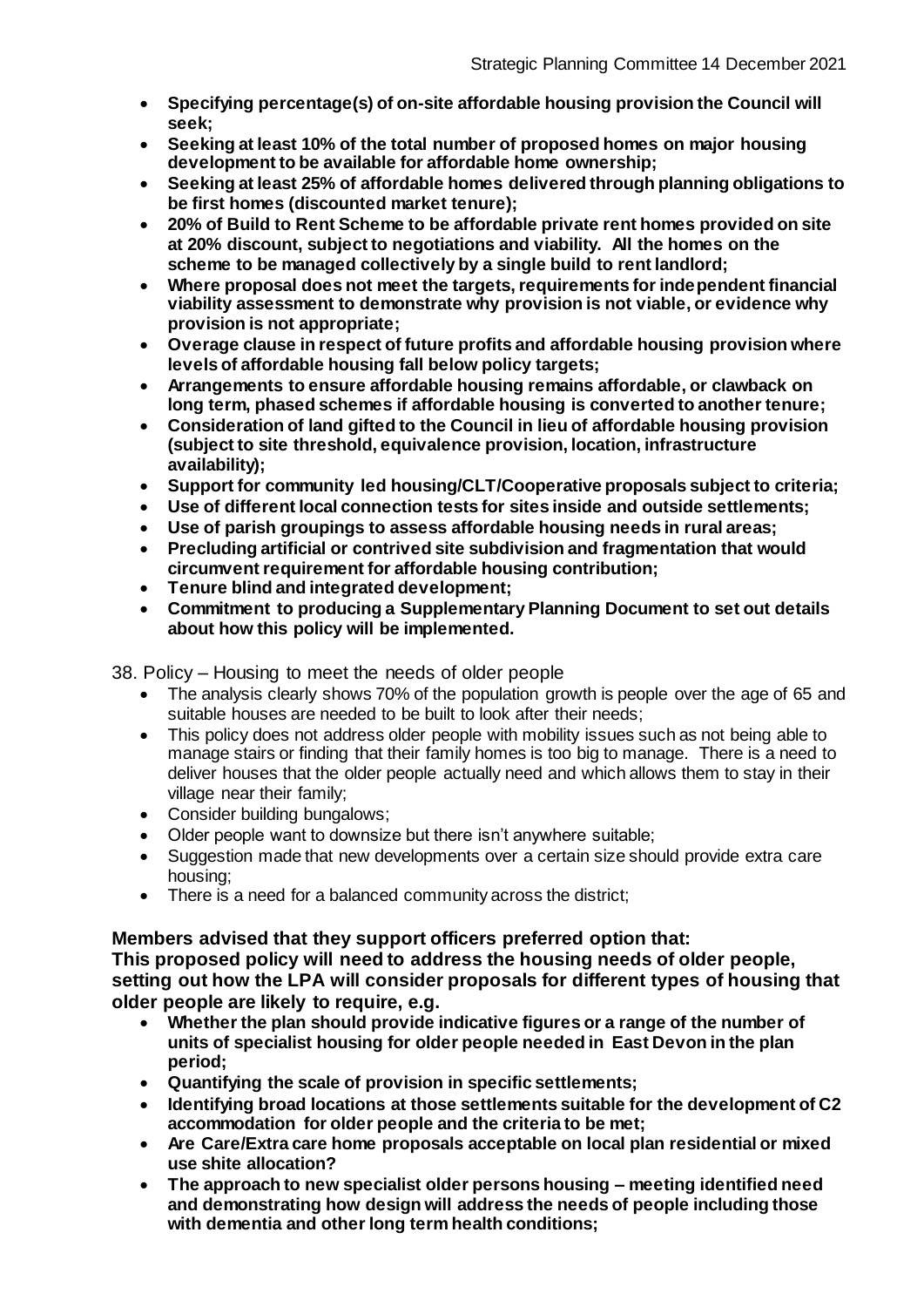- **Specifying site size thresholds where suitable on-site provision of C3 housing for older people will be sought as part of the market housing mix and affordable housing mix on proposed residential development;**
- **Requirement for Care Needs Assessment evidence to justify development proposal's scale tenure and accommodation type;**
- **Circumstances for seeking affordable housing accessible homes where there is a mix of C2 and C3 development on a single site and the percentage sought;**
- **Commitment to producing a Supplementary Planning Document to set out details about how this policy will be implemented.**

**Policy can also support and encourage proposals which provide adaptions enabling residents to live independently and safely in their own homes, subject to Policies 37 and 39.**

#### **Policy should resist loss of existing housing which meets identified needs of older people, unless specified circumstances are demonstrated.**

39. Policy – Accessible and Adaptable Housing

- This policy is extremely important to acquire a proportion of homes for people with disabilities.
- It was noted that no alternative options were presented for this policy due to the need for further evidence on this area of work.

40. Policy – Market Housing Mix

**Members advised that they support officers preferred option that:**

**This proposed policy will need to address the following issues related to securing a balance of housing types and sizes across East Devon:**

- **Requiring residential development proposals to include a mix of market housing, informed by evidence of housing needs (LHNA);**
- **Percentage of market housing mix sought i.e. by dwelling size and type and tenure type [either specifying this in policy or referring to SPD and LHNA evidence] subject to any other local needs evidence;**
- **Location criteria – consistent with settlement hierarchy; the role of strategic sites;**
- **The circumstances when it may not be appropriate to provide a full range of housing types and sizes, such as:**
	- o **Physical constraints reducing the number of dwellings; cost and design of conversions;**
	- o **Locations which as town centres where low density development with larger, higher value dwellings may not be appropriate;**
	- o **Severe site constraints and abnormal costs impacting on viability;**
	- o **Particular housing types and forms needed to sustain or enhance a heritage asset or its setting;**
	- o **Local up-to-date evidence of housing need in the parish or parish group**
- **Exceptionally, if a proposal is not meeting policy requirements, applying mechanisms to require robust market conditions evidence demonstrating lack of marketability;**
- **Commitment to producing a Supplementary Planning Document to set out details about how this policy will be implemented.**

41. Policy – Self-Build and Custom Build Housing

**Members advised that they support officers preferred option that:**

 **Each self-build or and custom build dwelling to be completed within 3 years of the self of custom builder purchasing the serviced and developable plot;**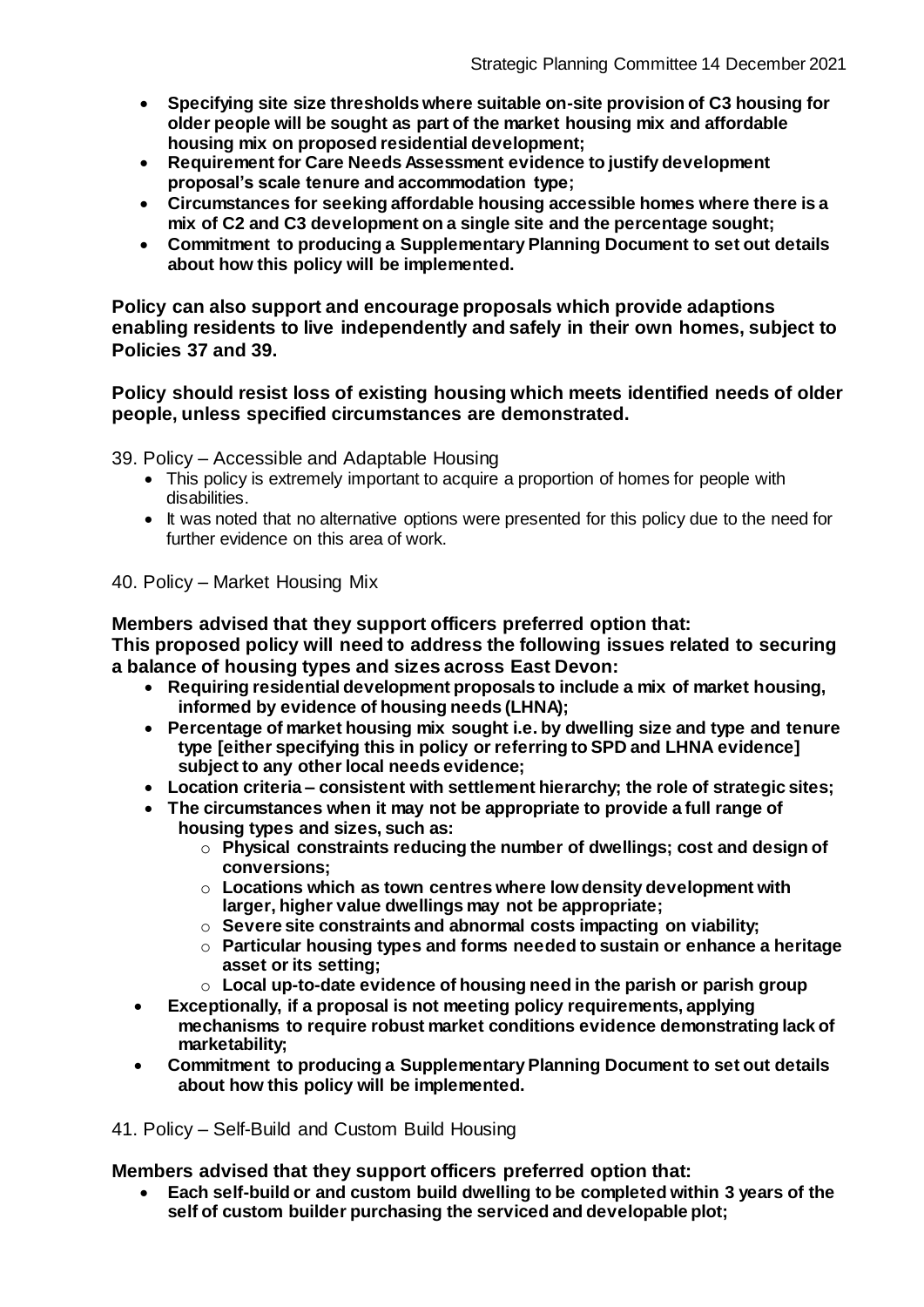- **Encouraging communities preparing Neighbourhood Plans to consider identifying sites for custom and self-builders;**
- **Providing opportunities to achieve high quality housing whilst still allowing flexibility through use of design codes and 'plot passports' set to high standards, providing a simple, succinct summary of each plot, providing a reference point for the purchaser;**
- **Commitment to producing a Supplementary Planning Document to set out details about how this policy will be implemented.**

42. Policy – Residential Sub-Division of Existing Dwellings and Buildings and Replacement of Existing Dwellings

**Members advised that they support officers preferred option that: This proposed policy will need to address the following issues:**

 **Ensuring that outside of settlement boundaries or the built form of settlements without boundaries, the sub-division or replacement of an existing dwelling or dwellings will not result in a disproportionate increase in size of the building.**

**Residential sub-division of existing dwellings or buildings**

- **Avoiding materially adverse impact on character and amenities of the surrounding area or on the existing building;**
- **Avoidance of hard surfaced of front gardens if this causes unacceptable harmful effect on flooding or on the appearance of the area;**
- **Adequate space for bicycle/mobility scooter storage;**
- **Adequate external area for waste/recycling storage and car parking, and for any shared use area such as outdoor drying of washing.**

**Replacement of existing dwellings**

- **Exceptionally, where replacement dwellings can be justified, then replacement of existing dwellings by the same number of dwellings are consider where**
- **A condition is attached to any planning permission granted for the demolition of the dwelling to be replaced, prior to occupancy of the replacement dwelling;**
- **The proposed dwelling is positioned on the footprint of the existing dwelling, unless there is a clear planning or environmental benefit to justify an alternative location within the existing curtilage;**
- **The curtilage of the proposed replacement building is no greater in area than that of the existing dwelling.**

## **Commitment to producing a Supplementary Planning Document to set out details about how this policy will be implemented.**

43. Policy – Residential Annexes, Extensions and Alterations

- Would like to see more clarity on this policy where the scale and size of the property is disproportionate to the original dwelling;
- Clarification sought on home offices being built on the end of a house. In response it was advised any extension or alteration had been encompassed together.

# **Members advised that they support officers preferred option that:**

**This policy will address the following issues:**

**Annexes:**

- **Use as an ancillary and subordinate part of the main existing dwelling (i.e. not creating a self-contained dwelling and/or a separate planning unit now or in the future);**
- **Condition to restrict occupancy to ancillary to main building;**
- **Scale, form and mass – subordinate to main building;**
- **Within the curtilage of the main dwelling;**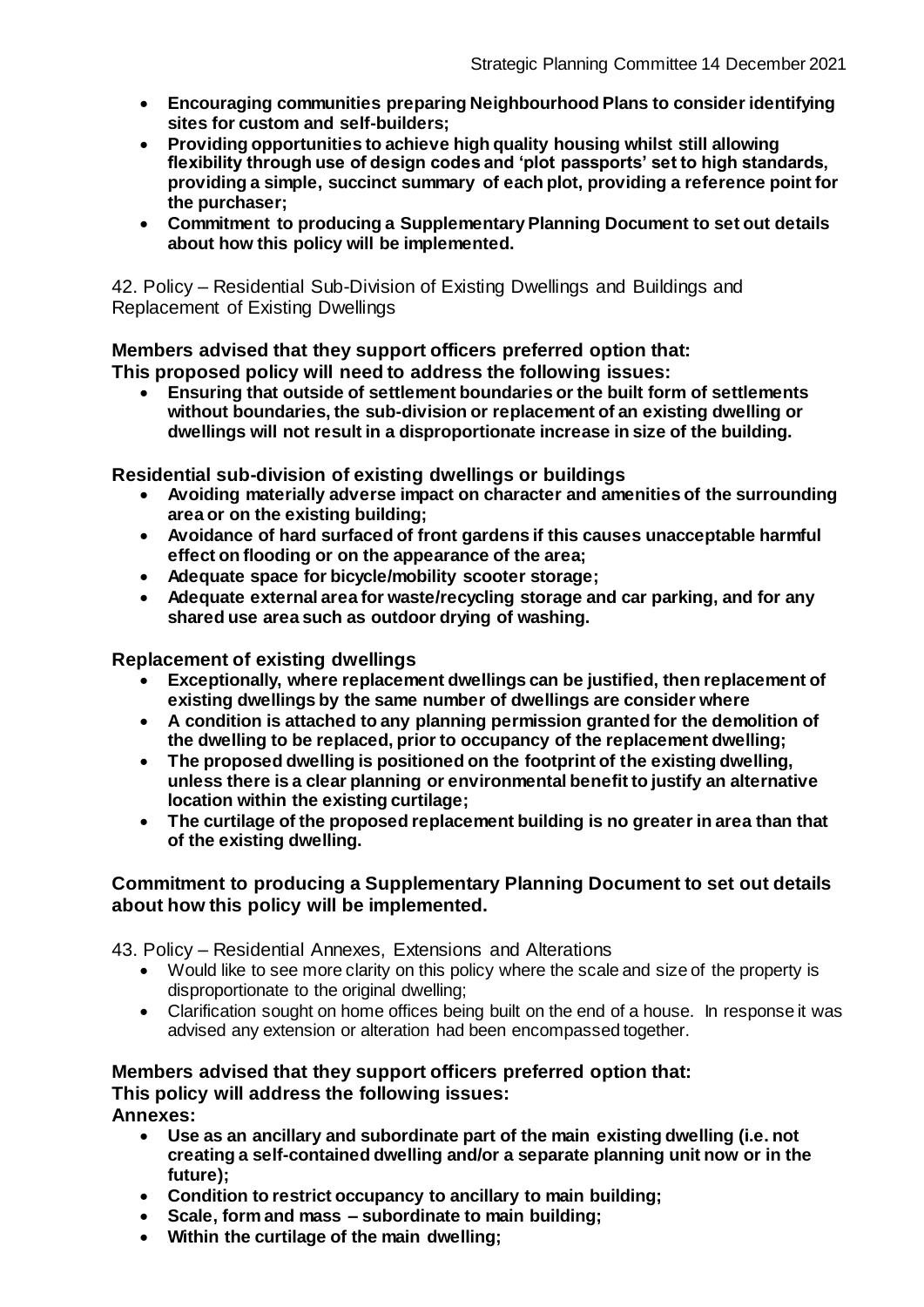- **Physical and/or functional link to the main dwelling;**
- **Not causing material consideration issues for the occupants of the main building or of the proposed annexe or neighbouring occupants.**

**Extensions and alterations:**

- **Located within the curtilage of the existing dwelling and attached to that dwelling;**
- **Be in keeping with the size, scale, mass, design and materials of the existing dwelling and wider setting;**
- **Avoid overdevelopment of the plot or the curtilage, including the cumulative impacts of extensions;**
- **Not causing material consideration issues for the occupants of the main building or neighbouring occupants.**

44. Policy – Hostels and Houses in Multiple Occupation (HMOs)

**Members advised that they support officers preferred option that:**

**This policy will need to address the following issues:**

- **Development meets an identified local need;**
- **Size threshold is subject to the Use Class Order relating to change of use;**
- **Avoiding loss of housing suitable for occupation by families, with a minimum size (no. of bedrooms) of the existing dwelling being subdivided for multiple occupancy;**
- **Internal standards for living space and good communal facilities are suitable for the intended occupiers, individually and in total;**
- **External communal areas and facilities of sufficient size and standard**
- **The existing dwelling or building can be converted without harm to the area or amenity of nearby residents;**
- **Need for good standard of management;**
- **Site and location is suitable for the use;**
- **Contribution to creating an inclusive community and avoiding overconcentration of HMOs/hostels in specific localised areas;**
- **Specifying the circumstances in which a financial contribution towards affordable housing will be sought from large HMO development;**
- **Resisting loss of existing hostels and HMOs, subject to criteria;**
- **Commitment to producing a Supplementary Planning Document to set out details about how this policy will be implemented.**

45. Strategic Policy – Provision of Gypsy and Travellers and Travelling Showpeople **Sites** 

- Suggestion made that these sites should be within easy walking distance of schools;
- The policy does not differentiate between gypsies and travellers

#### **Members advised that they support officers preferred option that: This proposed policy will need to address the following issues:**

- **Making provision for the plan period for gypsy and traveller and travelling showpeople site accommodation, specifying district targets for gypsy and traveller pitches, disaggregated into permanent and transit, and for plots for travelling showpeople;**
- **An identified five year supply of gypsy and traveller pitches on deliverable sites within East Devon to ensure that the predicted need for traveller sites will be met. A further supply of developable sites or broad locations for growth to be identified equivalent to another ten years of predicted growth, meeting need;**
- **Identifying the overall scale of site allocation(s) of gypsy and travellers and travelling showpeople sites in the local plan if evidence demonstrates a supply shortfall against the need to be met in East Devon**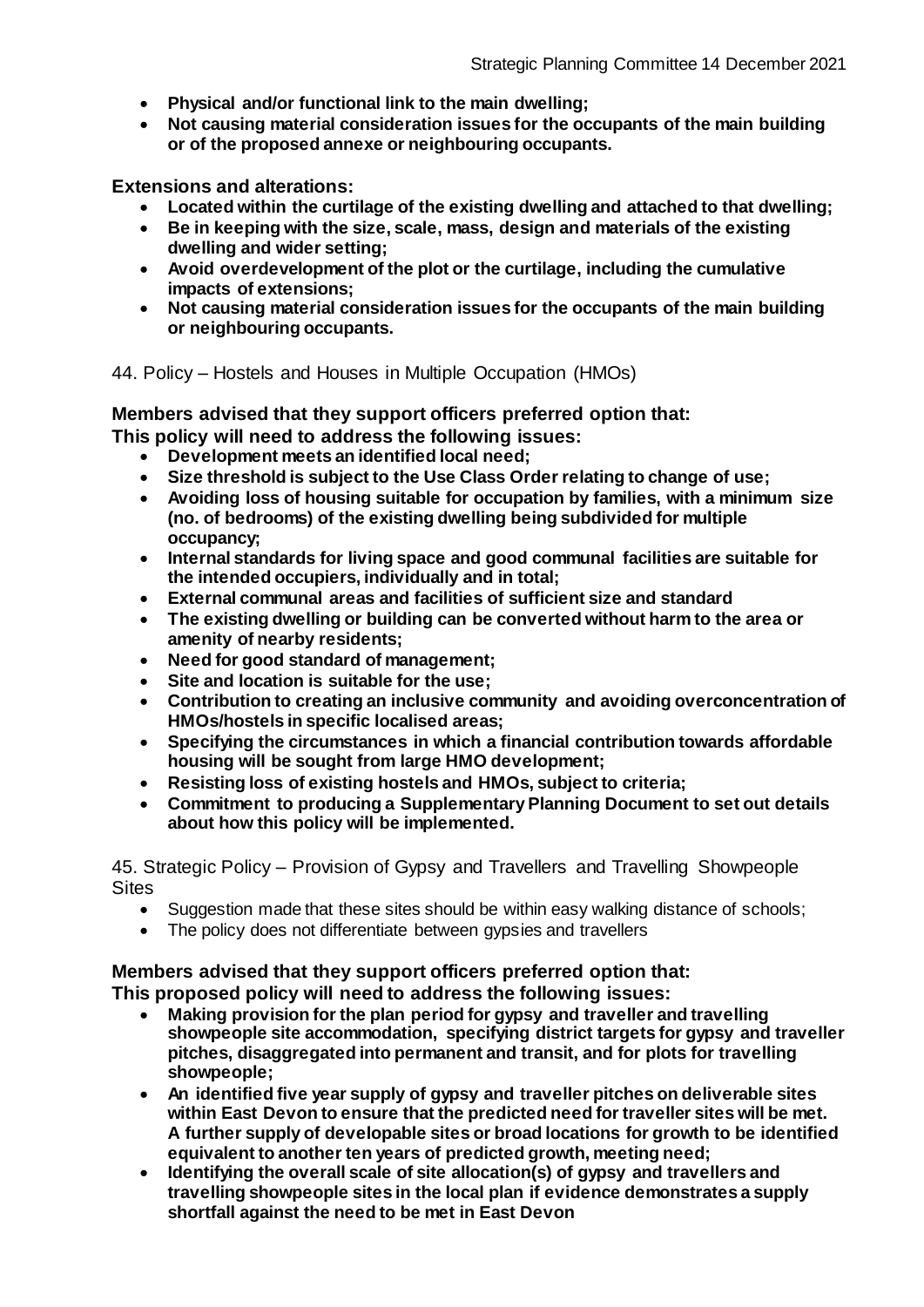**New Sites:**

- **Where there is demonstrable need to be met in the district, specifying the number of gypsy and traveller pitches to be provided, as part of the mixed use development of the new settlement in East Devon;**
- **Locations for sites (allocated and/or permissible), subject to site suitability, assessed against relevant policies in the plan and satisfying requirements of the following criteria:**
	- o **Suitable locations, to be inside or adjoining a settlement boundary, or within 30 minutes travel time by safe, walking, cycling or public transport providing access to a range of services including school and health services;**
	- o **Sites proposed in the countryside to require evidence that proven district need cannot be met elsewhere in East Devon;**
	- o **Size of site and number of pitches is appropriate in scale and size to the nearest settlement in the settlement hierarchy and its range of services and infrastructure;**
	- o **Preference for site expansion and intensification, subject to maximum site threshold. If expansion or intensification is impractical, then take account of the cumulative impacts of additional sites on the character of a local area and on a local community;**
	- o **Assimilate sites into surrounding/landscape without a significant adverse effect;**
	- o **Requirement for acceptable vehicular access, on site turning, parking and servicing;**
	- o **Avoid sites vulnerable to flooding or affected by any other environmental hazards that may affect the residents' health and welfare;**
	- o **Site to access essential utilities – water supply, sewerage, drainage, waste disposal.**

## **Safeguarding Sites:**

 **Safeguard existing authorised sites, new permissions, allocations for gypsy and traveller use and for travelling showpeople use for the number of pitches/plots permitted. This includes safeguarding provision already made for serviced permanent pitches at the Cobdens and Treasbeare Expansions Areas in the emerging Cranbrook Plan DPD.**

#### **Only exceptionally permitted changes of use or redevelopment to uses other than for residential use by gypsy and travellers or by travelling showpeople on new, allocated or authorised sites and requiring alternative provision if proven needs exist.**

46. Policy – Rural Exception Sites and First Homes Exception Sites

- Cannot agree with first bullet point as it would wipe out first home exception sites;
- This policy is unacceptable in the current form as it need to apply across the district;
- This will exclude a lot of development where it is desperately needed;
- The Service Lead Planning Strategy and Development Management clarified that the restrictions referred to relate to the First Homes Exception Sites which cannot be in AONB's under government policy.

## **Members advised that they support officers preferred option that:**

**This policy will address the following issues:**

**Rural Exception Sites:**

**Only on small sites (site size to be defined)**

- **Mix of types of affordable housing meeting proven, unmet need of the local community, evidenced by latest Local Housing Needs Assessment, Housing Needs Surveys produced by Devon Communities Together and other local data such as Neighbourhood Plan, Parish Survey or Parish Plan;**
- **Occupiers to have a local connection with the settlement or group of settlements.**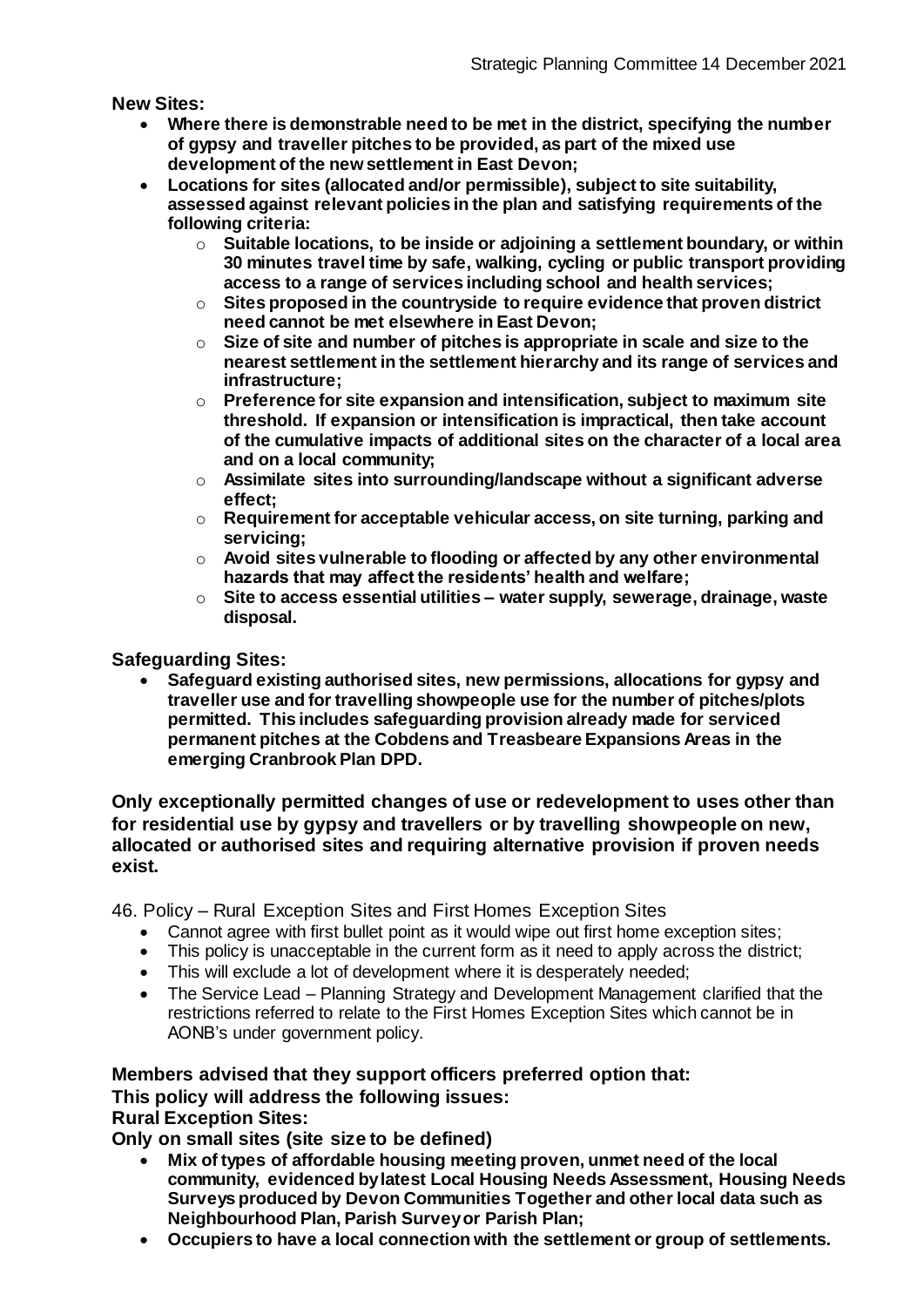**First Homes Exception Sites:**

- **Site not in AONBs, nor at settlements in designated rural areas;**<br>• National discount rate (30%)<sup>.</sup>
- **National discount rate (30%);**
- **Site size is proportionate to the existing settlement;**
- **Affordable housing meeting proven, unmet needs of the district, evidenced by the latest LHNA;**
- **Could include a local connection requirement but this is subject to national policy (reversion back to no local connection test after 3 months);**
- **Can include a small amount of other types of affordable housing;**
- **Not applied to sites with full or outline planning permissions in place or determined before 28 December 2021 (or 28 March 2022 if there has been significant preapplication engagement).**

47. Policy – Housing for Rural Workers

In response to a question about whether 150 sq.m. were for the entire floorspace it was confirmed it was and was based on evidence of the needs of agricultural workers.

#### **Members advised that they support officers preferred option that:**

**This policy will address the issue for dwellings for rural workers outside settlements:**

- **Proven and essential agricultural or forestry or rural businesses need for the occupier of the proposed dwelling to be housed permanently on the unit or specific rural location;**
- **Dwelling size commensurate with the scale of the established functional need**
- **Qualifying tests of occupancy relating to employment in the rural business.**

**Where need is unproven or new agricultural, horticultural, forestry or other rural business is being established:**

- **Consider a 3 year, time limited, temporary dwelling e.g. mobile home or caravan until the economic viability of the enterprise is established; and**
- **The business has realistic prospects of meeting functional and economic tests.**

**Where rural business has been operational for at least 3 years and meets the functional and economic tests\* i.e. business is commercially viable with clear prospects of a remaining viable:**

- **Consider a permanent dwelling where:**
	- o **No building for conversion on the holding site are suitable to meet the residential need;**
	- o **No existing dwellings are available within a nearby settlement or location;**
	- o **The history of the holding, the recent pattern of land use and building and, recent disposals of land and property, is taken into account;**
	- o **Specify maximum net usable floorspace (150 sq.m. – further work need to justify this), larger property to be justified;**
	- o **Minimise visual and environmental impact by locating dwelling close to existing buildings/dwellings, where practical for its purpose;**
	- o **Control dwelling occupancy through planning conditions – ensure that it cannot be sold on or sublet for general accommodation unrelated to the enterprise.**

**Any permission granted is tied through legal agreement to the business holding. Extensions to or replacement of agricultural or forestry or rural business-related dwellings will require a reassessment of need, excluding minor works. Temporary or seasonal accommodation requirements to serve rural enterprises are considered on a case-by-case basis.**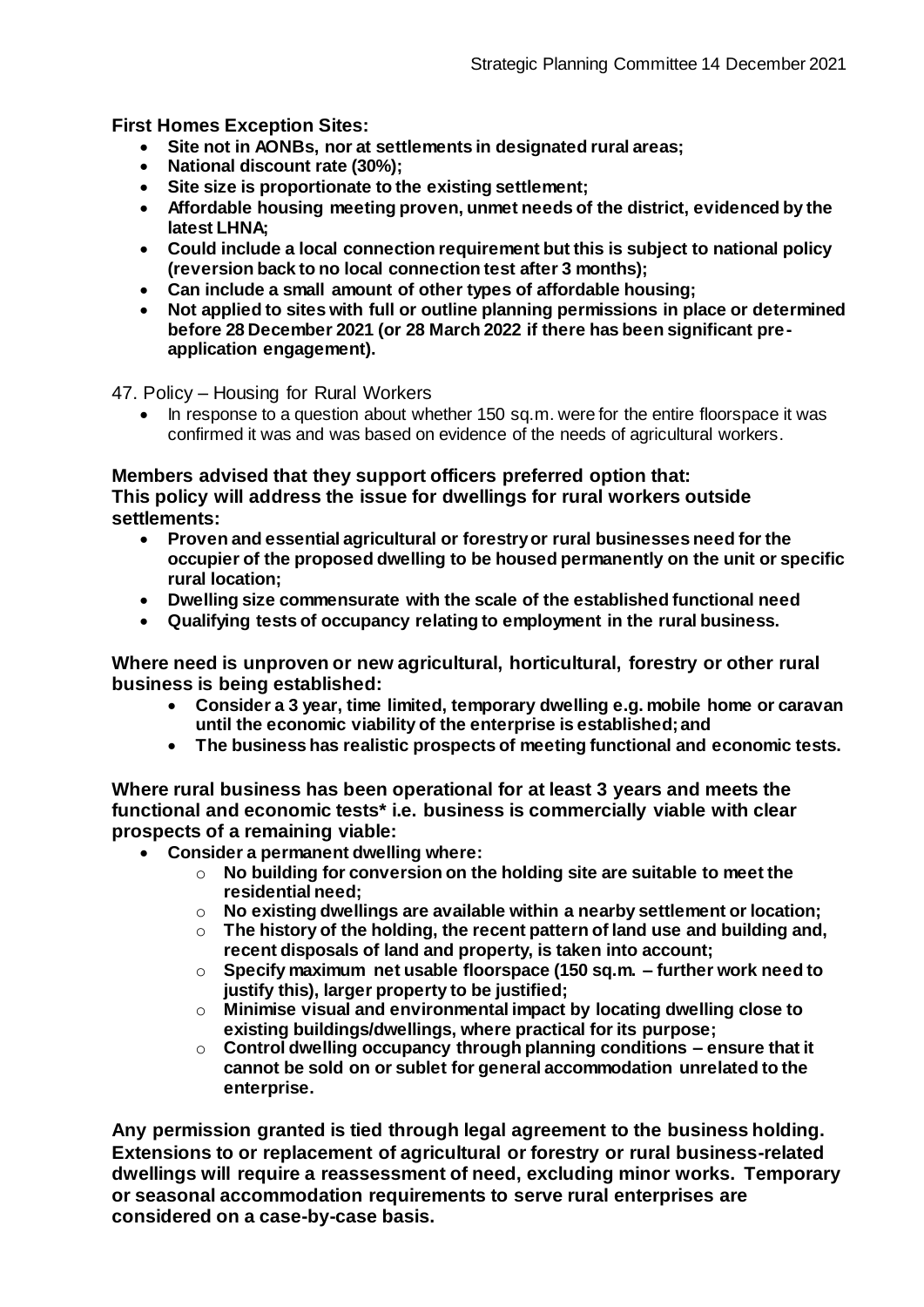## Chapter 10 – Supporting Jobs and the Economy and Vibrant Town Centres

48. Policy – Employment Development within Settlement Boundaries and Sites in the Enterprise Zone

- It was highlighted that Scrutiny Committee had recommended that there should be a more precise and holistic economic evaluation carried out in relation to proposed major development sites as part of the local plan process and reference was made to developments being permitted to convert brownfield sites into housing and Honiton was given as an example which halves the economic space;
- Clarification sought on Use Classes B2 and B8 and whether we could retrospectively apply the policy to developments within built up areas so that we reassess sites for these uses and their suitability for this purpose and the impact on the amenity of residents. In response the Service Lead – Planning Strategy and Development Management advised it could not be applied retrospectively as planning permission runs with the land.

# **Members advised that they support officers preferred option that:**

## **This proposed policy will address the following issues:**

- **Supporting employment development on local plan employment site allocations (including mixed use with employment) for the uses set out in relevant policies;**
- **Supporting employment development in Use Classes E(g) B2, B8 for new businesses or relocation or expansion of existing businesses within settlement boundaries and part of the Exeter and East Devon Enterprise Zone in the district, on sites not allocated or identified by the plan for other uses, by:**
	- o **Concentrating employment development to improve settlement selfcontainment, with the scale and type of development consistent with the settlement hierarchy;**
	- o **Supporting the roles and functions of the Enterprise Zone;**
	- o **Restricting use within or adjoining residential areas to Use Class E(g)19, subject to permitted development rights and impact on amenity; need for appropriate buffer;**
	- o **Prioritising re-use of existing buildings and previously development land except where this would result in significant biodiversity loss;**
	- o **Considering new build where there are no available existing buildings, or reuse or extension of buildings is impractical or unviable.**
- **In addition, in the seven coastal and market towns of the district, Cranbrook and the second new development, ensuring employment development is consistent with and support town centre policies.**

49. Policy – Employment Development in the Countryside

- It was highlighted that when a farm is located next to an industrial unit a farm can expand by default and then claim that their building is not suitable for farming and then change it to industrial units.
- Support Hill Barton and Greendale Business Parks being excluded from this policy.

## **Members advised that they support officers preferred option that: This policy will address the following issues:**

**Supporting and encouraging businesses in the countryside, where small scale employment development will not cause:**

- **Unacceptable adverse impact to the safe and free movement of pedestrian, vehicular or other traffic on the trunk or rural road network as a result of heavy vehicular usage;**
- **Adverse impact on the valued character, qualities and assets of the surrounding natural or historic environment;**
- **Adverse impact on amenity for uses and occupiers in the site or on neighbouring land.**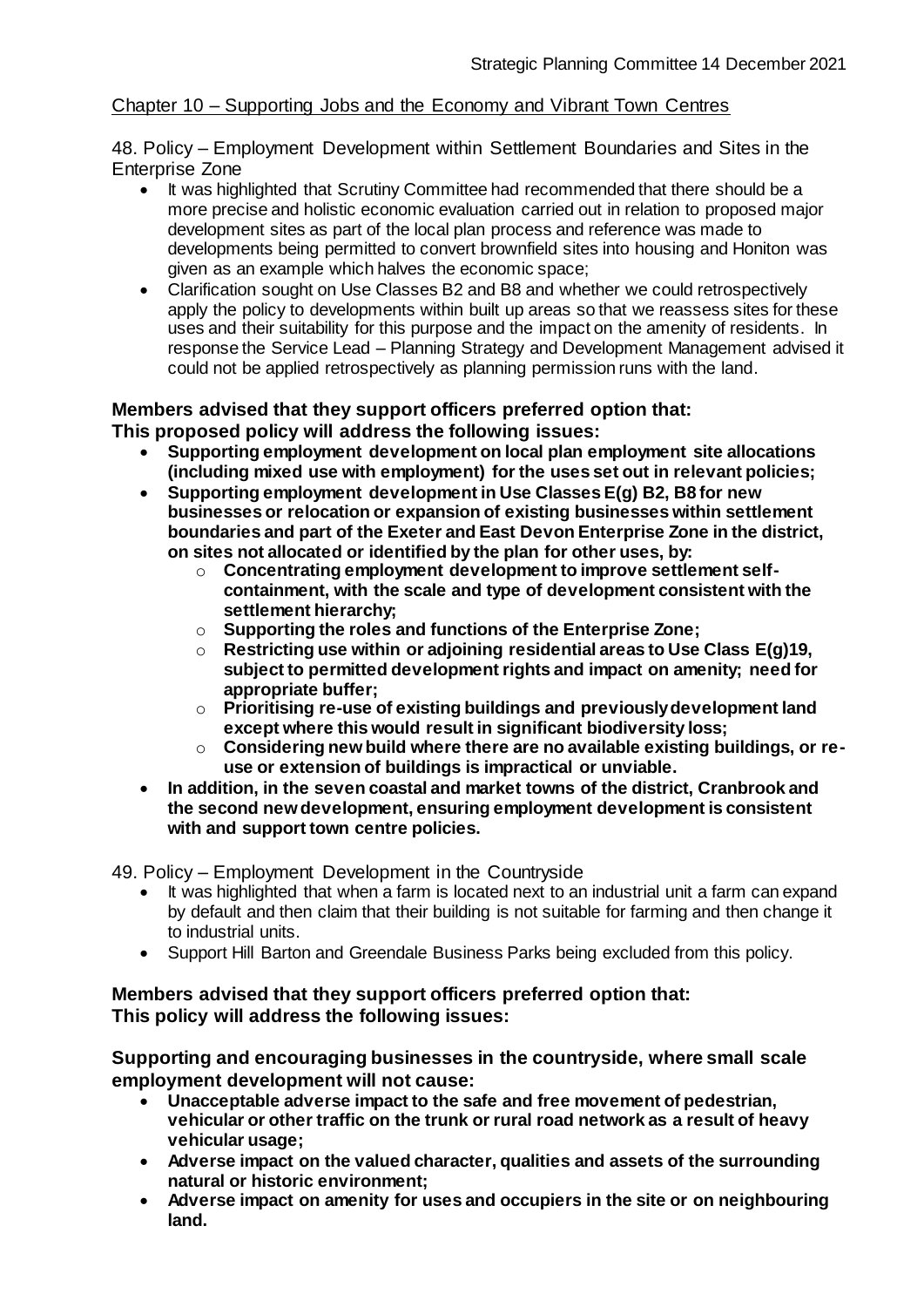**Intensification of existing employment sites in the countryside Where evidenced that the business or employment site or industrial estate in the countryside is at or within 10 percent of full occupancy:**

- **Within the site, supporting expansion of existing businesses in the countryside through small scale employment development resulting in the intensification of the existing employment site without extending the site, subject to:**
	- o **Expansion being proportionate to the existing size and scale of site operations, up to a 10% net increase in employment floorspace within the curtilage in total in this plan period;**
	- o **Prioritising re-use or adaptation of existing buildings to reduce the need for additional build development;**
	- o **Extending existing buildings only if evidence demonstrates that re-use or adaptation of buildings is not viable or practical.**

**There will be no development leading to the intensification of uses on the existing employments sites at Hill Barton and Greendale Business Parks. Subject to permitted development, for this policy intensification includes:**

- **Development of new buildings for any use;**
- **Spatial intensification through development of extensions to existing buildings increasing the footprint, or vertical expansion from raising the height of the building, or adding floorspace in additional storeys or in mezzanines;**
- **Development that leads to longer hours or more 24 hours of operation;**
- **Development increasing HGV and other vehicular movements on local roads;**
- **Development through higher density such as replacement buildings extending on to current outdoor storage areas.**

# **Extension of existing employment sites in the countryside**

**Where evidenced that the business or employment site or industrial estate in the countryside is at or within 10% of full occupancy:**

- **Supporting expansion of existing businesses in the countryside through small scale employment development by extending the site, where:**
	- o **Evidenced that intensification of the existing site is not viable or practical;**
	- o **Expansion is proportionate to the existing size and scale of site operations, by up to a 10% net increase in employment floorspace of the existing employment site, in total in this plan period;**
	- o **The site extension adjoins the existing employment site, creates a single operational unit, and does not create an additional point access from the road network; and**
	- o **Re-using existing buildings: any new buildings to be well designed.**

**There will be no development through site extensions of the existing employment sites at Hill Barton and Greendale Business Parks.**

**Re-use of existing rural buildings:**

- **Consider re-use or adaption if the building is a listed building or one that is recognised as a locally important building and the proposal is the only reasonable means of securing its retention;**
- **Additional to policy on farm diversification, supporting proposals for small scale employment development through re-use and adaption of existing rural buildings not currently used or last used for employment, where the buildings are:**
	- o **Readily accessible to the level 1 and level 2 settlements via a range of modes of transport;**
	- o **Of sound and permanent construction, and**
	- o **Capable of adaption or re-use without major re-building, alteration, or extension.**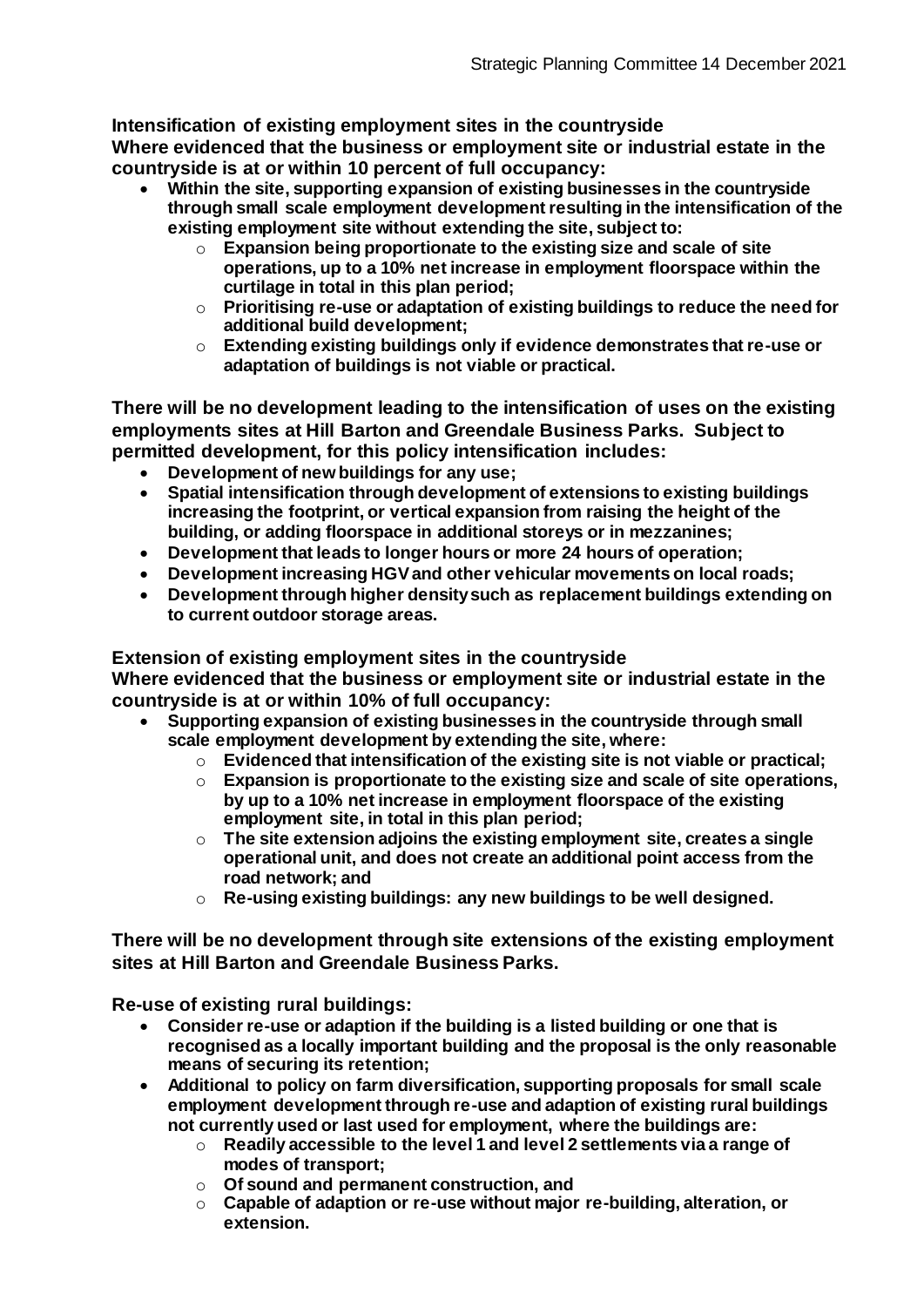#### 50. Policy – Farm Diversification

- Clarification sought on how to prove subsidiarity to the existing farm activities and how enforced; The Service Lead – Planning Strategy and Development Management advised it was done on a case by case basis by evidence.
- In support of diversification but its difficult to stop farms being destroyed by excessive diversification to other uses;
- The need to factor in aggregation and compounding of issues through a series of applications for diversification schemes where each proposal in isolation can seem acceptable but they need to be considered in the round;
- Can we limit the extent of diversification to perhaps 30% of the farm?
- A good example of farm diversification is tourism and the use of shepherds huts**.**
- The Service Lead **–** Planning Strategy and Development Management advised that these issues could be looked at in terms of wording of the policy and potentially future supplementary planning guidance.

#### **Members advised that they support officers preferred option that:**

**This policy will address the following issues:**

- **Supporting farm diversification through the introduction of new employment onto established farm holdings, preferably a rural business or service or one that supports an established rural business. Consider other uses if evidence shows that employment use would lead to adverse impacts or that employment use is unviable. Tourism, leisure, recreation or locally affordable housing provision may then be appropriate subject to this constituting sustainable development.**
- **Need for diversification proposals to demonstrate:**
	- o **Development is compatible with but evidenced to be subsidiary to the agricultural operations on a farm, and that the development is operated as part of the overall agricultural holding;**
	- o **Development in terms of its scale, nature, location and layout does not detract from or prejudice the existing agricultural undertaking of its future operation;**
	- o **Adequate foul drainage facilities;**
	- o **No adverse impacts arising from vehicular movements, increased noise, smells or other form of pollution. It may be necessary, for example, to limit the scale of on-farm anaerobic digesters;**
	- o **Scale of activities associated with the proposed development is appropriate to the rural character of the area;**
	- o **No adverse impact on the character of surrounding natural or historic environment;**
	- o **No adverse impact on protected species; opportunities e.g. for roost sites;**
	- o **Any new building (and parking and other structures/storage) is modest in scale, sited in or adjacent to an existing group of buildings, compatible design and blends into the landscape (design, siting and materials);**
	- o **Re-use of existing buildings within the farm holding, wherever possible, to reduce the need for additional built development.**
- **Where planning permission is required for the residential conversion of a building as part of a farm diversification project, need evidence from a marketing exercise demonstrating that employment, tourism and recreation uses are unviable.**

51. Policy – Resisting the Loss of Employment Sites

 The title needs to be phrased in a more positive way. Is there evidence that employment sites are being lost? In response the Service Lead – Planning Strategy and Development Management advised that this is a common issue as we receive applications for redevelopment of employment sites for other uses but the Council has a good record at defending these sites under the existing policy.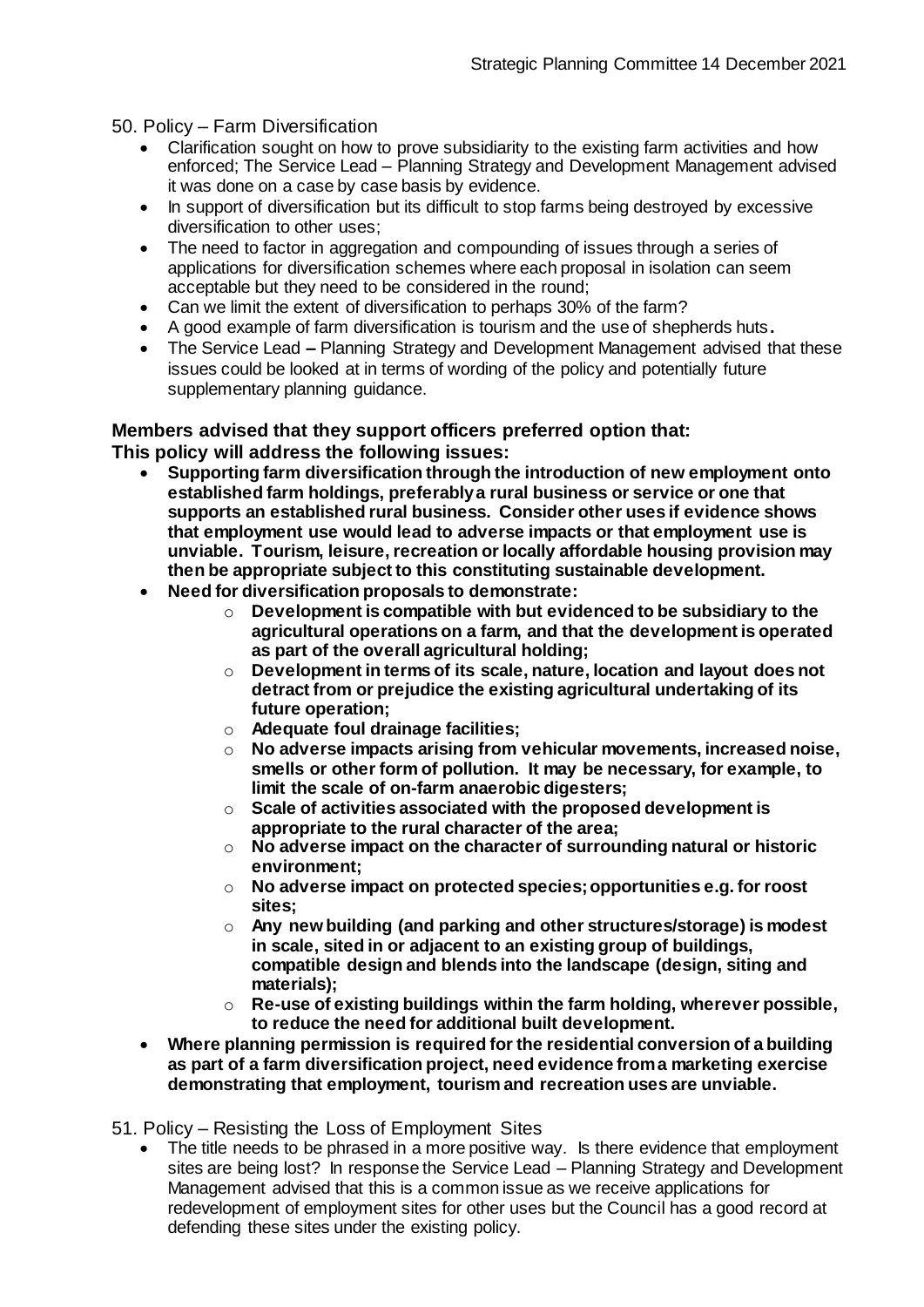**Members advised that they support officers preferred option that:**

**This policy will address the following issues:**

- **Protecting employment land from loss to non-employment uses, whether it is allocated for development or in use/last used for employment (policy will need to identify existing sites – could reference the list in an appendix);**
- **Exceptionally, only consider use of employment land for other uses if it can be demonstrated that:**
	- o **Development relates to ancillary services which will support the employment area by making it more sustainable, viable and/or attractive; or**
	- o **The site is no longer suitable or viable for employment uses; or**
	- o **The proposal will not undermine the viability of existing employment uses in close proximity to the site and evidence of appropriate marketing of the site for a minimum time period (to be specified and justified) and**
	- o **The alternative use is in accordance with or does not undermine the plan's overall Spatial Strategy.**
- **Marketing test – need evidence demonstrating the site is no longer commercially viable and site has been appropriately marketed;**
- **If an alternative use is acceptable, explore all opportunities to incorporate an element of employment floor space as part of the new development;**
- **Guidance on marketing requirements – set out in appendix in plan or in SPD.**

## 52. Policy – Employment and Skills Statements

**Members advised that they support officers preferred option that: This policy will address the following issues:**

- **Requiring developments over a certain threshold to commit to maximising the provision of skills and employment opportunities, to benefit the local population as**
- **well as the employer; Evidencing the commitment through a statement to be submitted with the planning application for development;**
- **Thresholds relating to this requirement to be determined but could be applied to proposals of 100 houses or more, or employment development of 1000 sq.m. or more (employment meaning Use Classes E(a)(b)(c)(g) B2, B8);**
- **Exceptionally, making a financial contribution in lieu of the employment and skills obligation (if circumstances justify it);**
- **Implementation of the commitment to be sought through a planning obligation;**
- **Commitment to producing a Supplementary Planning Document to guide implementation of the policy.**
- 53. Strategic Policy Centre Hierarchy, Sequential Approach and Impact Assessment

## **No alternative approaches were considered as this is a requirement of Government Policy**

54. Policy – Town Centre Development

- The need for housing development above retail units and cafes and bars and other employment units in town centres. The Service Lead – Planning Strategy and Development Management advised that permitted development rights already allow these developments;
- Reference was made to Colyton and how the policy will assist in maintaining the integrity of the town;
- It is extremely important to consider the walkability, accessibility and amenities of our town centres

# **Members advised that they support officers preferred option that:**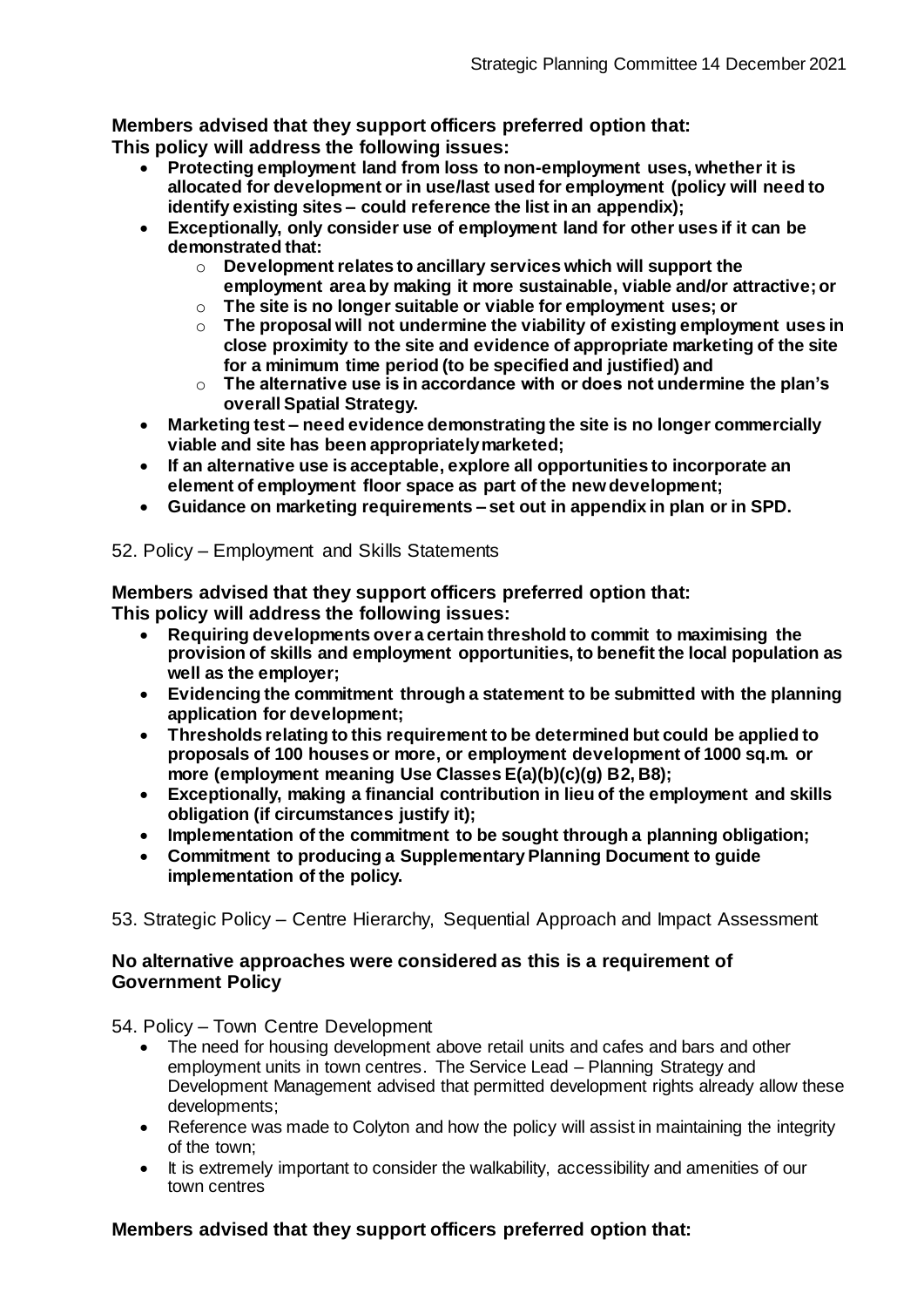**Under this proposed policy the extent of town centre areas will be identified on the proposals map for the tier one and two towns and the settlements of Budleigh Salterton and Colyton.**

**Policy will seek to set out expectations for development to improve the quality and/or broaden the range of retail and leisure facilities to enhance the role of the town centres as sustainable shopping and leisure destinations and strengthen their vitality and viability. Policy will seek to ensure that proposals do not undermine the shopping character or visual amenity of the town centre.**

**It should be noted that the NPPF requires Primary Shopping Areas to be designated for the town centres, to act as a focus for retail uses. It is intended that these will cover the same extent as the town centre areas.**

#### 55. Policy – Local Shops and Services

**Members advised that they support officers preferred option that: The proposed policy will seek to ensure that communities are able to meet the everyday needs of residents. Policy will encourage the provision of new community facilities and services and resist the loss of existing ones.**

#### **Provision of new shops and services**

**This policy will support the provision of shopping and service development (including local shops, meeting places, sports venues, open space, cultural buildings, public houses, places of worship and post offices) in tier 3 and 4 settlements, villages and neighbourhood centres which enhances their retail or service role and is accessible by walking and by bicycle and will not result in excessive traffic generation. Policy will restrict new shops to selling predominantly convenience goods and being of a scale to serve the local area without, alone or cumulatively, impacting on the vitality of any nearby centre. Criteria will protect the amenity of neighbouring residents.**

#### **Loss of existing local shops or services**

**The second part of this policy will address the loss of local facilities or services. Proposals which would result in a significant or total loss of shops, post offices, public houses or other services to the community will not be permitted except where the existing provision is no longer viable and there is no market for the business as a going concern. This will apply to stand-alone facilities or services and to those operating within or as part of a different use. Evidence will be required to demonstrate that this is the case in accordance with strict marketing criteria that will be defined. This requires the property to be marketed for at least 12 months and should include offering it to the local community for their acquisition/operation. Permission to change the use of a shop will be subject to the retention of the shopfront.**

#### 56. Policy – Rural Shops

- It will be difficult to police whether rural shops are selling a majority of locally produced products;
- Support the control of retail development in the countryside but with a flexibility to show shoppers could arrive by sustainable means such as walking or cycling;
- Support locally sold produce but on a consensus of a percentage of floor space rather than a percentage of produce sold;
- Concerns raised that farm shops are used as a Trojan horse to drive residential development;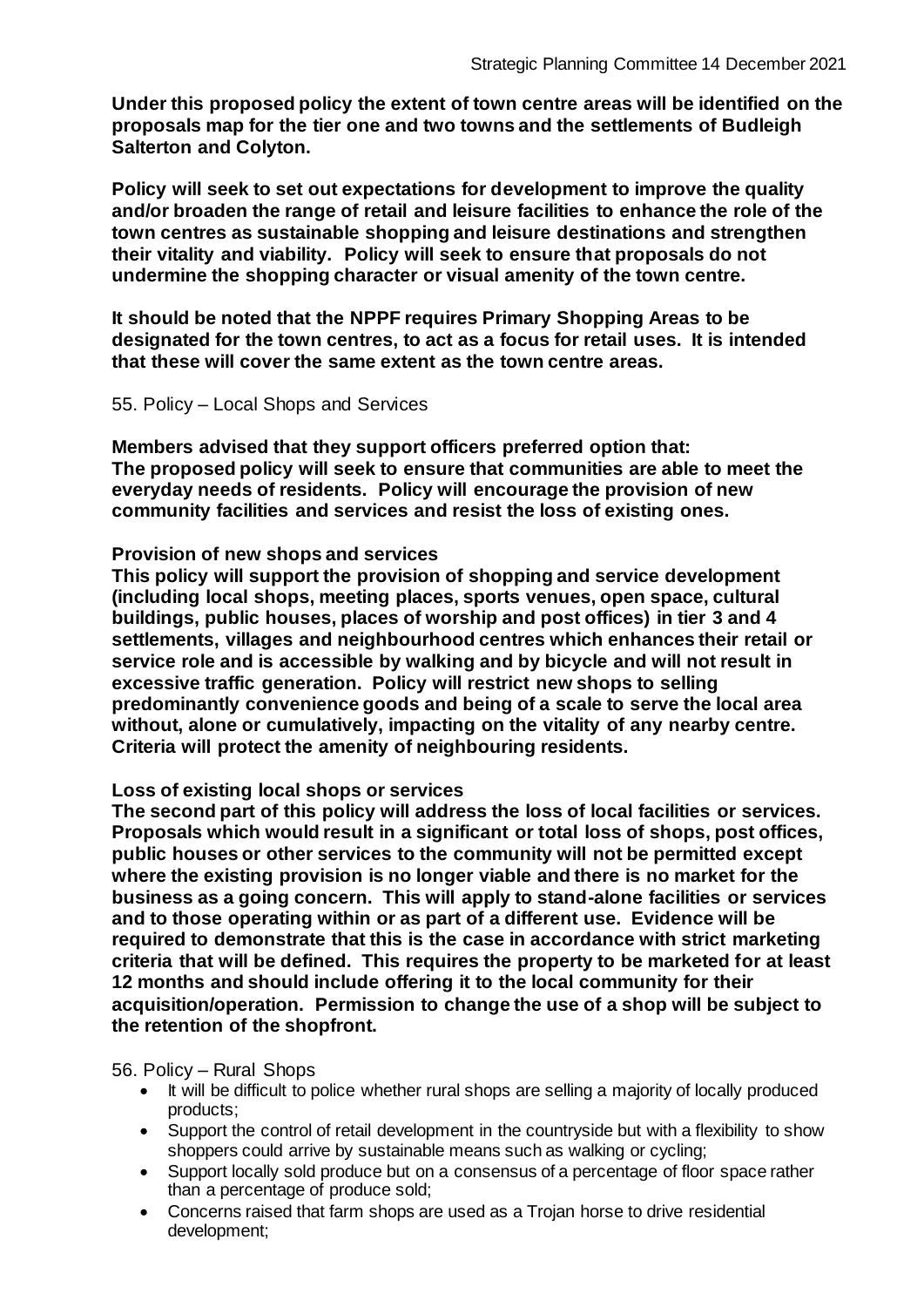NPPF promotes the requirement that retail shops in rural areas must source locally produced products;

**Members advised that they support officers preferred option that: This proposed policy concerns shops in the open countryside. Size will be restricted as most users are likely to rely on private car and these shops should not compete with local town centres or village shops. Rural shops will be required to sell a majority of locally produced products, either as a percentage of goods sold or as a percentage of floorspace and these must be produced on the holding or within xx kilometres. Extensions and additional facilities will be tightly controlled.**

57. Policy – Sustainable Tourism

- Reference was made to paragraph 9.68 about the key principle for visitors to continue to be drawn by the unique environment and provide services to meet their needs and encourage longer stays. It was highlighted there was a need to balance provision of visitor facilities as well as attractions and disappointment was expressed on the Queens Drive Development;
- Reference to page 276 the second paragraph that includes new buildings to provide overnight visitor accommodation conflicts with the farm diversification scheme in relation with camping; In response it was advised only new permanent buildings for tourist accommodation would be restricted. Temporary structures would be allowed but permanently used as tourist accommodation rather than as permanent dwellings.
- Although it is important to have a policy on sustainable tourism it needs to be applied across the district and not just Sidmouth and Exmouth as identified in the report;

**Members advised that they support officers preferred option that:**

**This proposed policy will seek to ensure that East Devon's tourism industry continues to thrive. This policy will support the provision of appropriately located accommodation, visitor facilities and attractions. In this policy 'visitor accommodation' means serviced tourist accommodation (Class C1 Use) and unserviced tourist accommodation.**

**In line with the Council's Plan focus on 'green tourism' capitalising on the natural environment, visitor accommodation and attractions will be permitted where visitors will best understand and enjoy the special qualities of the area and reliance on the private car is minimised.**

**Development proposals will be required to make use of existing buildings wherever possible and, within the protected landscapes designated as Areas of Outstanding Natural Beauty, Coastal Preservation Areas and Green Wedges, outside of the settlement boundaries, new buildings to provide overnight visitor accommodation will not be permitted, although temporary structures such a yurts, glamping pods, towing caravans and tends may be acceptable.**

**Outside settlement boundaries new development must positively contribute to the natural beauty, wildlife and cultural heritage of the district and be closely associated with other attractions/established tourism areas, including the public rights of way network; or be a subordinate part of the farm diversification schemes. Where visitor accommodation is to be located in the countryside, policy will require accommodation to be located very close to the main dwelling from which it will be serviced/managed (e.g. as part of a farm diversification scheme) to avoid the need for a permanent new managers dwelling or multiply daily car**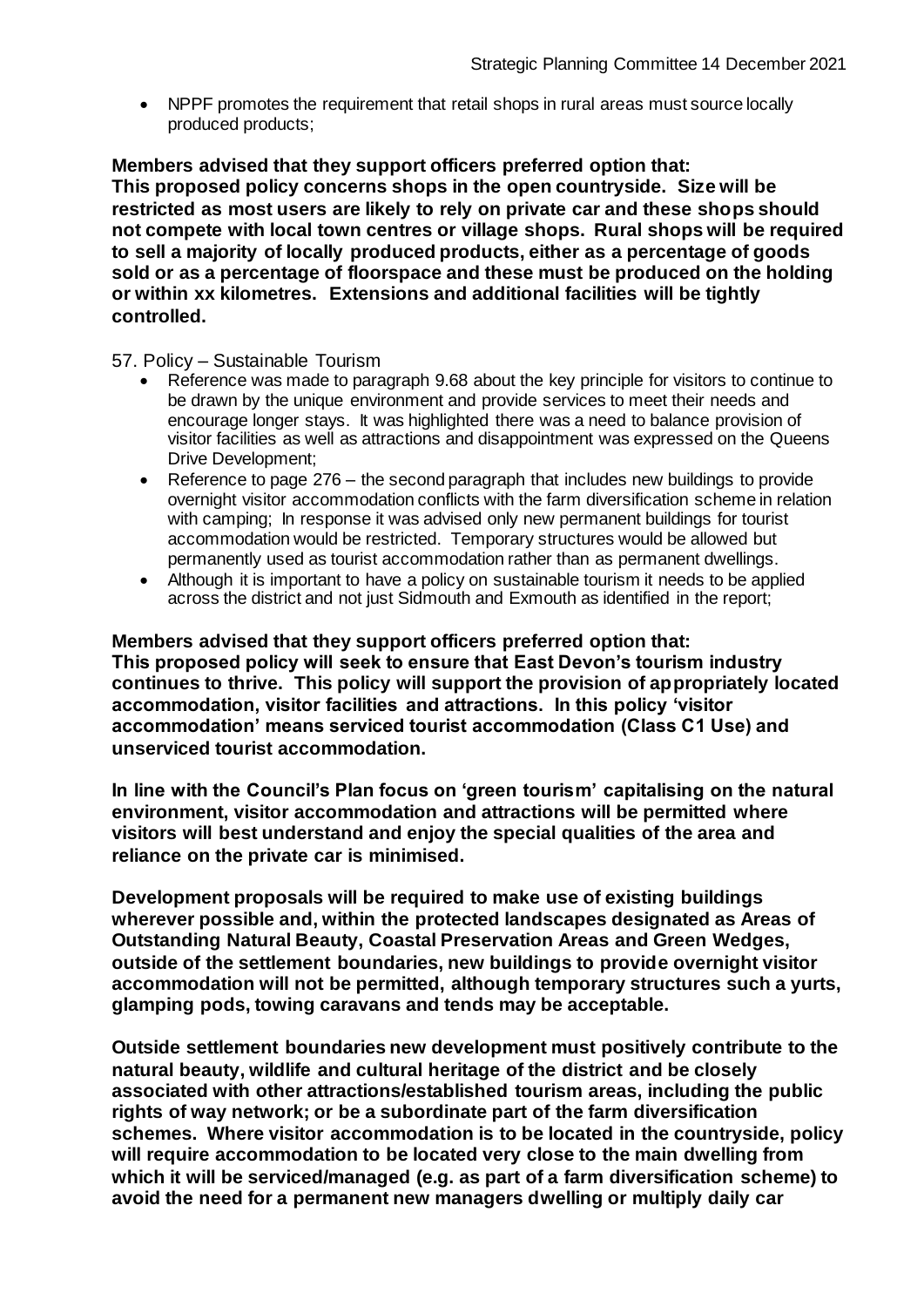**journeys to manage the site. Criteria will address matters such as transport, amenity and landscaping.**

**Policy will support a year-round visitor economy, while ensuring the facility remains for visitor use only.**

#### **Loss of Existing Visitor Accommodation**

**The loss of visitor accommodation will only be permitted in exceptional circumstances. Where loss is proposed, applicants will need to demonstrate that the property has been marketed unsuccessfully for holiday accommodation for at least 12 months in accordance with the criteria in appendix xx.**

#### **Principal Holiday Accommodation Areas**

**Within the principal accommodation areas of Exmouth and Sidmouth (as identified in the proposals map) policy will encourage the provision of additional holiday accommodation in preference to other uses, and will not permit the loss of existing accommodation to other uses. Where loss is proposed, applicants will need to demonstrate that the property has been marketed unsuccessfully for holiday accommodation for at least 12 months in accordance with the criteria in appendix xx.**

58. Policy – Holiday Accommodation Parks in Designated Landscapes

 Concerns raised that a lot of caravan parks are in vulnerable locations along the coast which is an issue with coastal erosion. Would those be allowed to retreat under the CCMA's?

#### **Members advised that they support officers preferred option that: This proposed policy will relate to existing and proposed caravan, chalet and holiday parks within AONB's, CPA's and Green Wedges. Given the existing number of prominently sited and visually intrusive parks in the district's most sensitive landscapes, the policy will resist the establishment of new, intensified or extended parks in these areas but will support upgraded accommodation and environmental improvements. Recognising that some ancillary facilities may be required, policy will allow temporary structures where resulting harm can be mitigated.**

## Chapter 11 – Designated Beautiful and Healthy Spaces and Buildings

59. Development Management Policy – Design and Local Distinctiveness

- Beautiful home design is not mentioned in this policy;
- Suggestion to include a section about planning permissions not accepted in AONB's or Green Wedges no matter how dynamic and eco-friendly they might be.
- Developers have no interest in being innovative or in having local design standards;
- Disagree with the use of the word 'beautiful' as beauty can be subjective;
- Reference made to the last bullet point and raised concerns about the need to keep natural gardens and permeable surfaces to aid drainage;
- Beauty is subjective but good design is not.
- The Service Lead Planning Strategy and Development Management advised that the plan has to be read as a whole and so there is no need to replicate policy on Green Wedges and AONB's here. Masterplanning and Design Coding for specific sites would have a key role in addressing Members concerns.

**Members advised that they support officers preferred option that: The policy will require that:**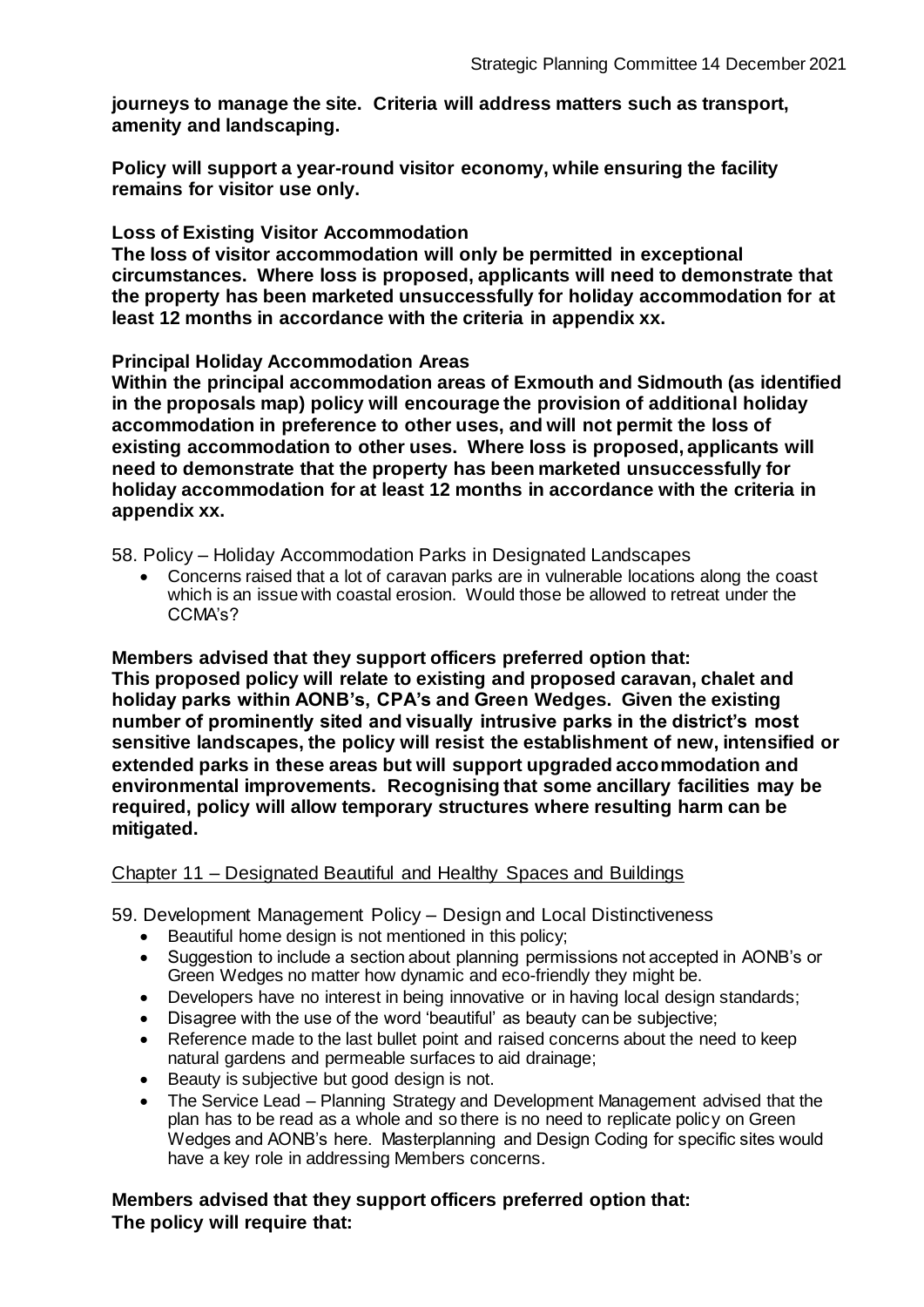- **Planning applications are supported by a design and access statement as appropriate;**
- **Proposals are compatible with policies for tackling the climate emergency and other relevant plan policies;**
- **Proposals respect the character of the local area whilst also encouraging innovative design that incorporates new environmentally friendly approaches, materials and technologies;**
- **Proposals consider the amenity of adjoining residential properties;**
- **The design of buildings and spaces incorporates safe and convenient access for all;**
- **Buildings and spaces are designed to reduce the potential for crime;**
- **Materials used are appropriate to the site context and prioritise the most sustainable options available;**
- **Building design and orientation make best use of aspect to reduce the need for additional hearing and lighting and**
- **Landscaping priorities habitat creation and water permeable surfaces.**

60. Development Management Policy – Amenity of Future Occupiers

- Concerns raised as the words in the policy could be open to abuse and misinterpretation;
- Need clarity on some defined standards.

## **Members advised that they support officers preferred option that:**

**The policy will require that:**

- **New dwellings meet nationally described space standards;**
- **All buildings enable a high standard of amenity, living and working conditions, including protection from noise and pollution and adequate light;**
- **All dwellings have access to appropriate external amenity space;**
- **Existing surrounding uses are not unreasonably restricted by providing and maintaining appropriate amenity standards for new uses.**
- **Need to be flexible where needed and concerns raised about the wording 'external amenity space'.**
- **Open space and greenery is really important.**

61. Development Management Policy – Housing Density and Efficient Use of Land

- A lot of development is too dense and more green space should be provided;
- Reference to paragraph 11.8 minimum of density standards for town centres and other locations well served by public transport;
- There is a need to make sure land use is used correctly to drive business into our towns and to keep our towns viable;

**Members advised that they support officers preferred option that: Proposals for residential development will be permitted provided that the development optimises the density of the site in a manner that protects or enhances the character of the area and makes efficient use of land. We will set minimum density standards to achieve this.**

62. Development Management Policy – Display of Advertisements

## **No alternatives were presented for this policy which is required to comply with Government Policy.**

Chapter 12 – Prioritising Sustainable Travel and Providing the Transport and Communications Facilities we need

 Support was expressed for this policy with the expansion of extra footpaths and cycle ways;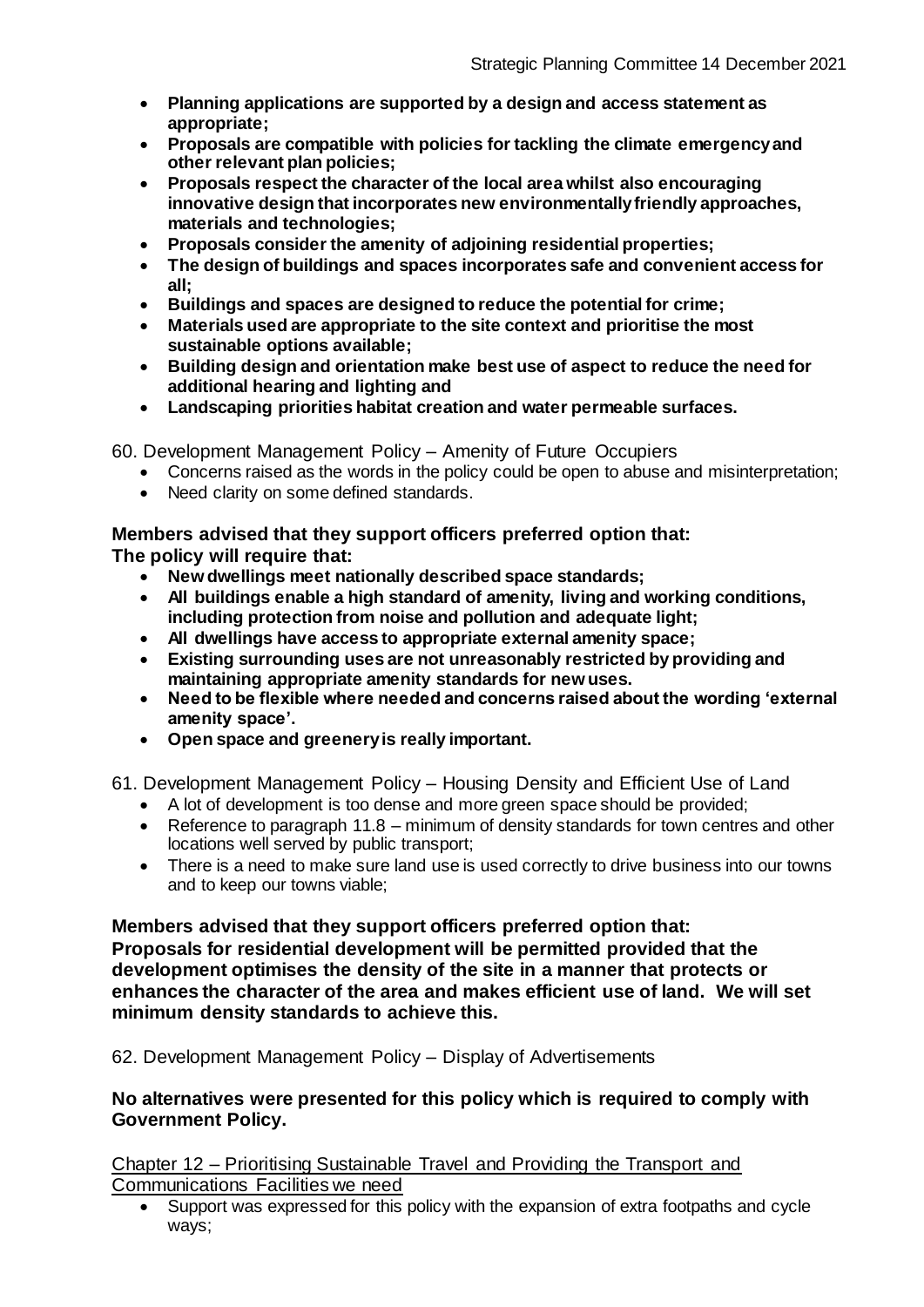**Members advised that they support officers preferred option that:**

**The preferred approach is to include policy that requires new development to be within a '20-minute neighbourhood' either within the site (at larger scale development) or through links outside the site. The first priority is walking and cycling in new development; followed by public transport, low and ultra-low emission vehicles, and car sharing.**

**First priority:**

- **Ensure new development is accessible to a range of facilities;**
- **Provide walking and cycling networks that are coherent, direct, safe comfortable and attractive.**

The meeting was adjourned to 11 January 2022.

# Attendance List

## **Councillors present (for some or all the meeting)**

D Ledger (Chair) O Davey (Vice-Chair) M Allen P Arnott J Bailey K Blakey J Bonetta P Hayward M Howe B Ingham A Moulding G Pratt E Rylance P Skinner **Councillors also present (for some or all the meeting)** D Bickley C Brown M Chapman

- 
- P Faithfull
- C Gardner
- S Hawkins
- N Hookway
- V Johns
- G Jung
- R Lawrence
- J Loudoun
- P Millar
- H Parr
- V Ranger
- M Rixson
- A Bruce

## **Officers in attendance (for some of all the meeting)**

Ed Freeman, Service Lead Planning Strategy and Development Management